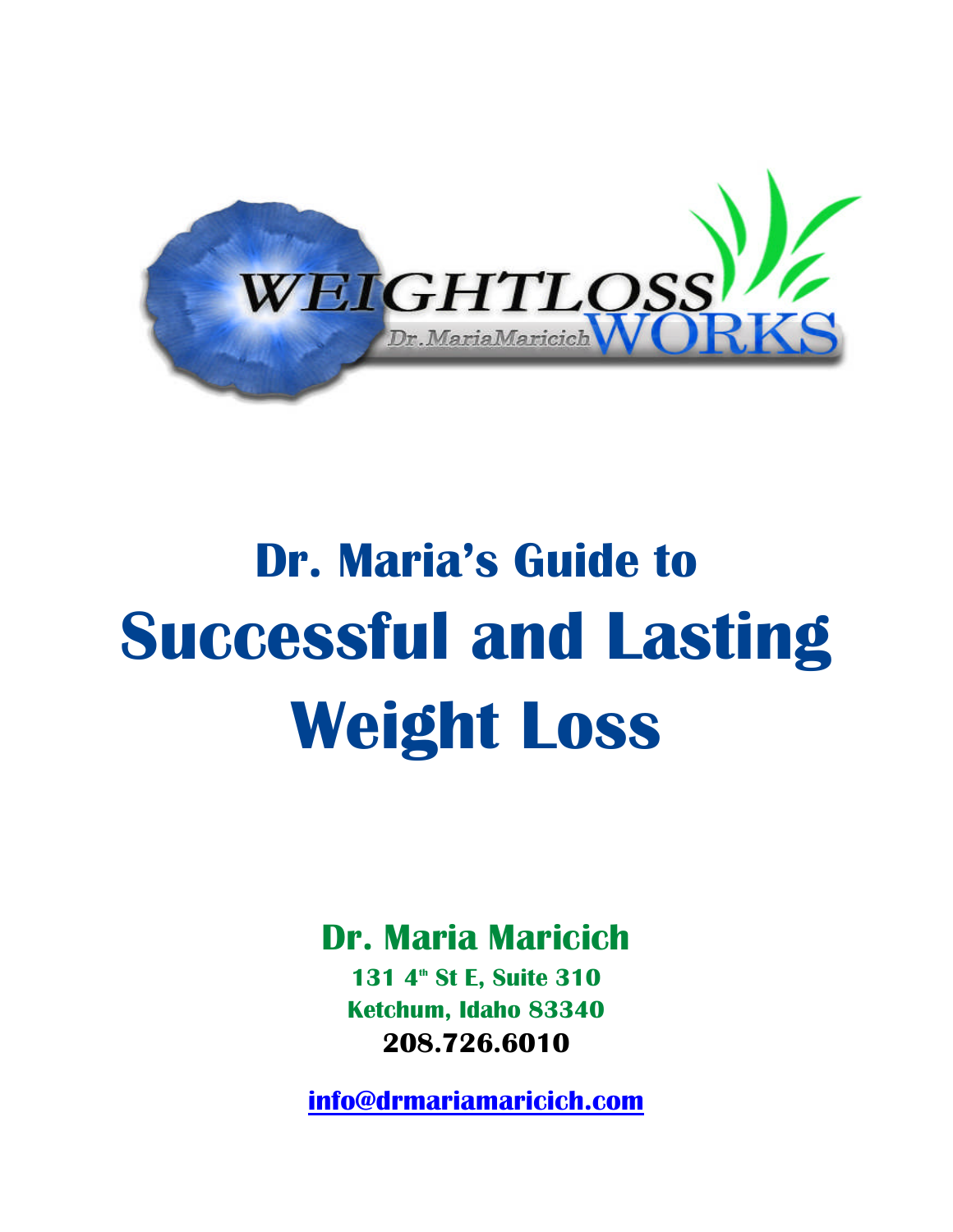# **[www.DrMariaMaricich.com](http://www.drmariamaricich.com/)**

# **Table of Contents**

|                                                                                                | 3       |
|------------------------------------------------------------------------------------------------|---------|
|                                                                                                | 4       |
|                                                                                                | 4       |
|                                                                                                | 5<br>5  |
|                                                                                                | 6       |
|                                                                                                | 7       |
|                                                                                                | 8       |
| $\bullet$                                                                                      | 9<br>10 |
|                                                                                                | 11      |
|                                                                                                | 12      |
|                                                                                                | 13      |
|                                                                                                | 16      |
|                                                                                                | 17      |
|                                                                                                | 17      |
|                                                                                                | 18      |
|                                                                                                | 20      |
|                                                                                                | 21      |
|                                                                                                | 23      |
|                                                                                                | 24      |
| www.DrMariaMaricich.com ♦Box 6459 ♦Ketchum, Id 83340 ♦ info@drmariamaricich.com ♦ 208-726-6010 |         |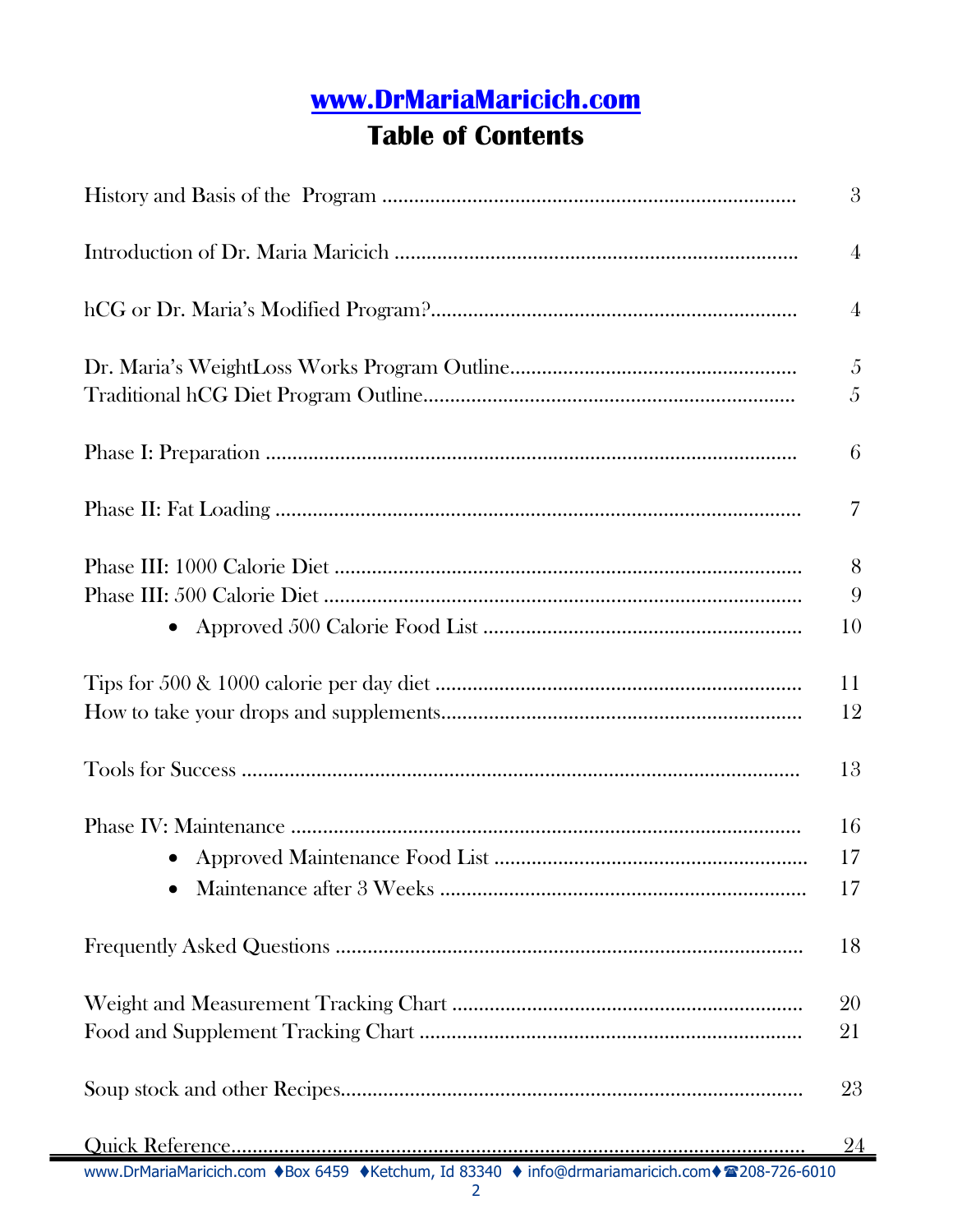### **History and Basis of the Program**

Dr. Maria's WeightLoss Works Program takes the best of the hCG diet developed by Dr. Simeons in the 1950's and makes it safer and easier. Dr. Simeons had observed obesity on the rise and set out to find the underlying cause of this condition. He had always believed that "the tendency to accumulate abnormal fat is a very definite metabolic disorder" and "that overeating is the result of the disorder, not its cause..." After many years of research and disproving many common myths surrounding obesity he postulated that most persons suffering from weight gain have an underlying dysfunction in the diencephalon of the brain. The diencephalon is what controls all automatic functions of the body, including breathing, sleeping, digestion, heart beat and the storage of fat. Persons suffering from this disorder will get fat no matter what they eat or don't eat.

There are three types of fat in the body. The first is structural fat, which accumulates around the organs to keep them separated and protect them from injury. The second is reserve fat that the body uses for fuel between meals when the supply of nutrition is not sufficient from the intestines to run the many body systems. These first two types of fat are necessary for healthy functioning of the human body. The third type of fat is abnormal because it is a fuel reserve like the second but cannot be accessed except in times of extreme hunger once all the other healthy fat has been used. This is why the usual 'trouble spots' seem to be the last to go even when a person has undergone a weight loss program or even extreme dieting.

hCG is a glycoprotein that is produced during pregnancy. Among other things, it helps to access stored fat to make sure that the flow of nutrients to the fetus is consistent and does not spike and drop with the influx of a large meal. It has been observed that in times of severe famine a pregnant woman can still give birth to a healthy baby because hCG releases stored fat to feed the fetus. For the overweight person, hCG can be used to help unlock the inaccessible fat stores and feed the body when the person is consuming a low calorie diet. The normal reserves and structural fat, which are very healthy and necessary for normal body functioning, are not disturbed; but the abnormal fat, which stores in places like the hips, thighs, belly and upper arms are released and used as fuel.

The product used in Dr. Maria's WeightLoss Works program is an evolution of hCG and is called  $\rm hA^2$ cg Evolution. It has been discovered that there are two chains of amino acids in the hCG molecule that help reduce stored fat, reset the metabolism and reduce hunger. These amino acids have been extracted and made into an evolved homeopathic formula. In fact, this homeopathic form has been shown to have <u>no</u> negative side effects whatsoever. The hA<sup>2</sup>cg Evolution program can, however, show improvements in other complicating conditions like, diabetes, blood pressure, cholesterol and hormone imbalances. It is remarkable to see these improvements in many patients after a course of  $\mathrm{hA}^2\mathrm{cg}$  Evolution treatment.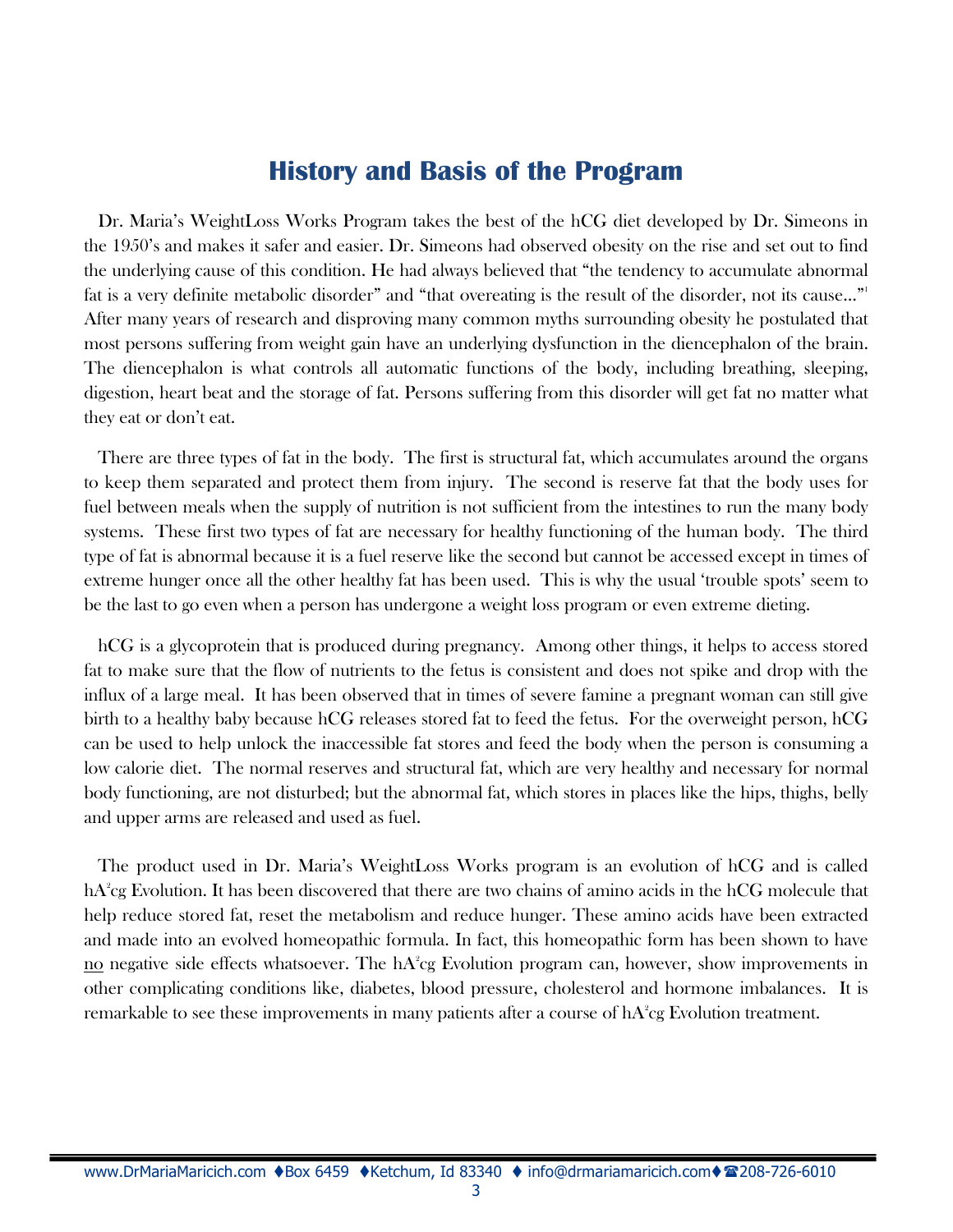# **Dr. Maria Maricich**

Dr. Maricich was born and raised in the southern Idaho ski town of Sun Valley. She competed in the 1984 Olympics in Sarajevo. She was U.S. National Champion in the Downhill event and ranked number ten in the world in 1984. As an athlete, she was very interested in the overall well-being of a person and how to increase one's potential. This started her on a path of study of Holistic Health. She received her doctorate in chiropractic in 1991. From there, Dr. Maria has continued her education and research in the many areas of natural healing and holistic medicine. Her main focus is "functional medicine" which looks for the underlying cause of poor health, rather than focusing on the symptoms. Weight loss fits into this category of health well because there are always underlying causes to weight gain.

### **hCG or Dr. Maria's Modified WeightLoss Works Program?**

You may choose to do the traditional hCG program as designed by Dr. Simeons using  $\rm hA^2$ cg Evolution. However, we encourage Dr. Maria's modified program, as it is very safe and surprisingly effective. The modified diet allows a little more flexibility in food choices, more calories and you can exercise if you wish. This program is definitely safer for anyone with a health condition. On the traditional program, people lose at least a half pound per day. However, we are finding almost equal results with the modified program.

| <b>Program</b>  | <b>Calories</b>    | <b>Exercise</b> | Length       | <b>Foods</b>    |
|-----------------|--------------------|-----------------|--------------|-----------------|
| Traditional hCG | $500$ /day         | No              | $21-46$ days | Very restricted |
| Diet            |                    |                 |              | See pg $8 \& 9$ |
| Dr. Maria's     | $800 - 1000 / day$ | Moderate        | 21 days to   | Restricted      |
| Program         |                    |                 | 2 months     | See pg 10       |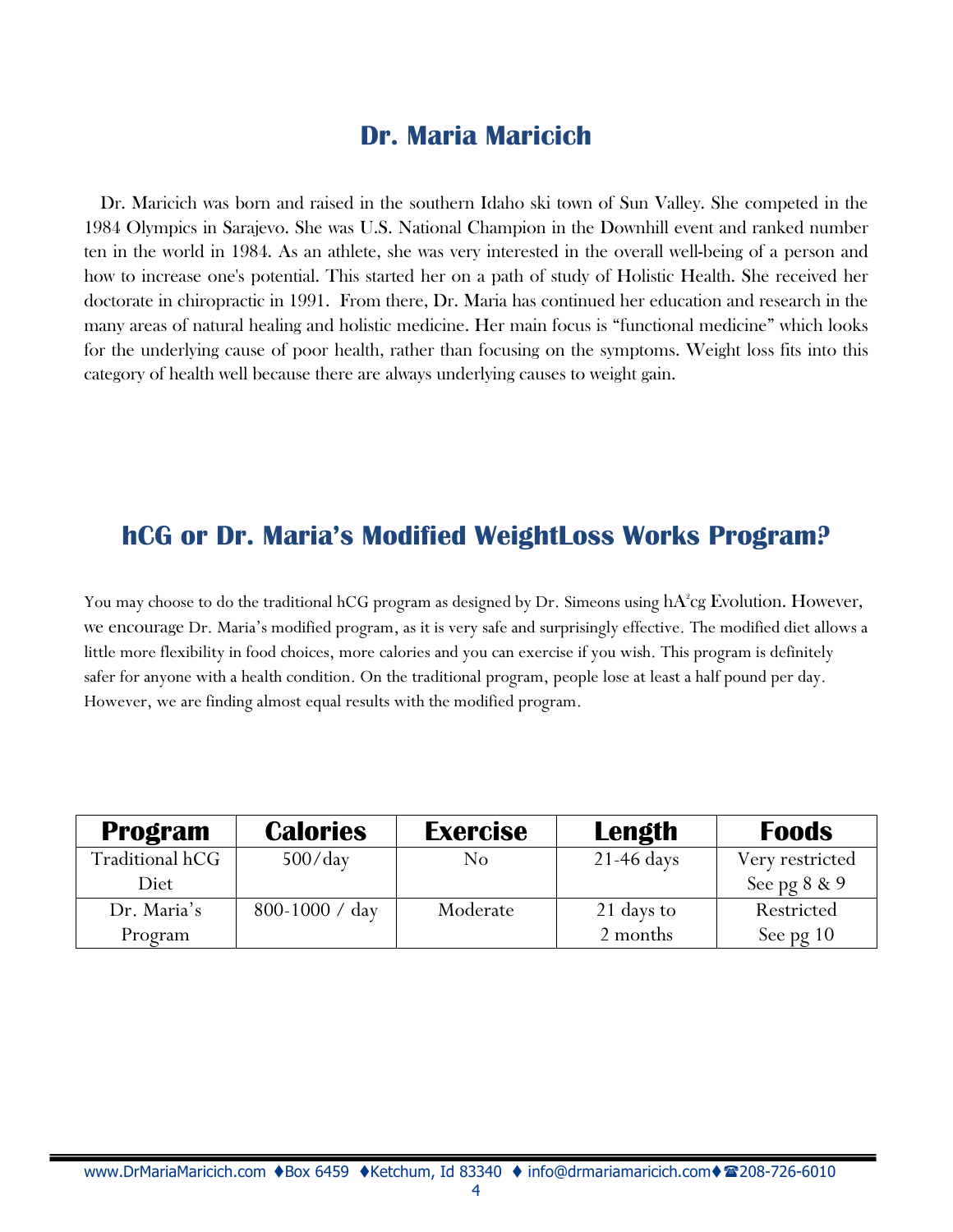# **Dr. Maria's WeightLoss Works Program (modified hCG program) Quick Overview**

The program lasts for at least 7.5 weeks from beginning to end. Only 3.5 weeks of this is the in the low calorie diet (LCD). This program is for people wanting a little more flexibility, or wanting to include exercise. It is also a little gentler than the traditional program and is therefore good if you need to lose less than 10 pounds or have compromised health

PHASE I: Preparation/Detox – At least 1 week

PHASE II: Fat Loading – 2 Days

PHASE III: 800-1000 Calorie Diet – 24days - <sup>3</sup> months

PHASE IV: Maintenance – 3 Weeks

Please see the following pages for full descriptions of each phase.

# **Traditional hCG Program Quick Overview**

The program lasts for at least 7.5 weeks from beginning to end. Only 3.5 weeks of this is the in the very low calorie diet (VLCD). This program is fairly rigorous, but it is easier to do than one would think. However, if the hCG diet is not for you, do Dr. Maria's WeightLoss Works program or talk with her about other ways to eliminate the cause of weight gain.

PHASE I: Preparation/Detox – At least 1 week

PHASE II: Fat Loading – 2 Days

PHASE III: <sup>500</sup> Calorie Diet – 24-38 Days

PHASE IV: Maintenance – 3 Weeks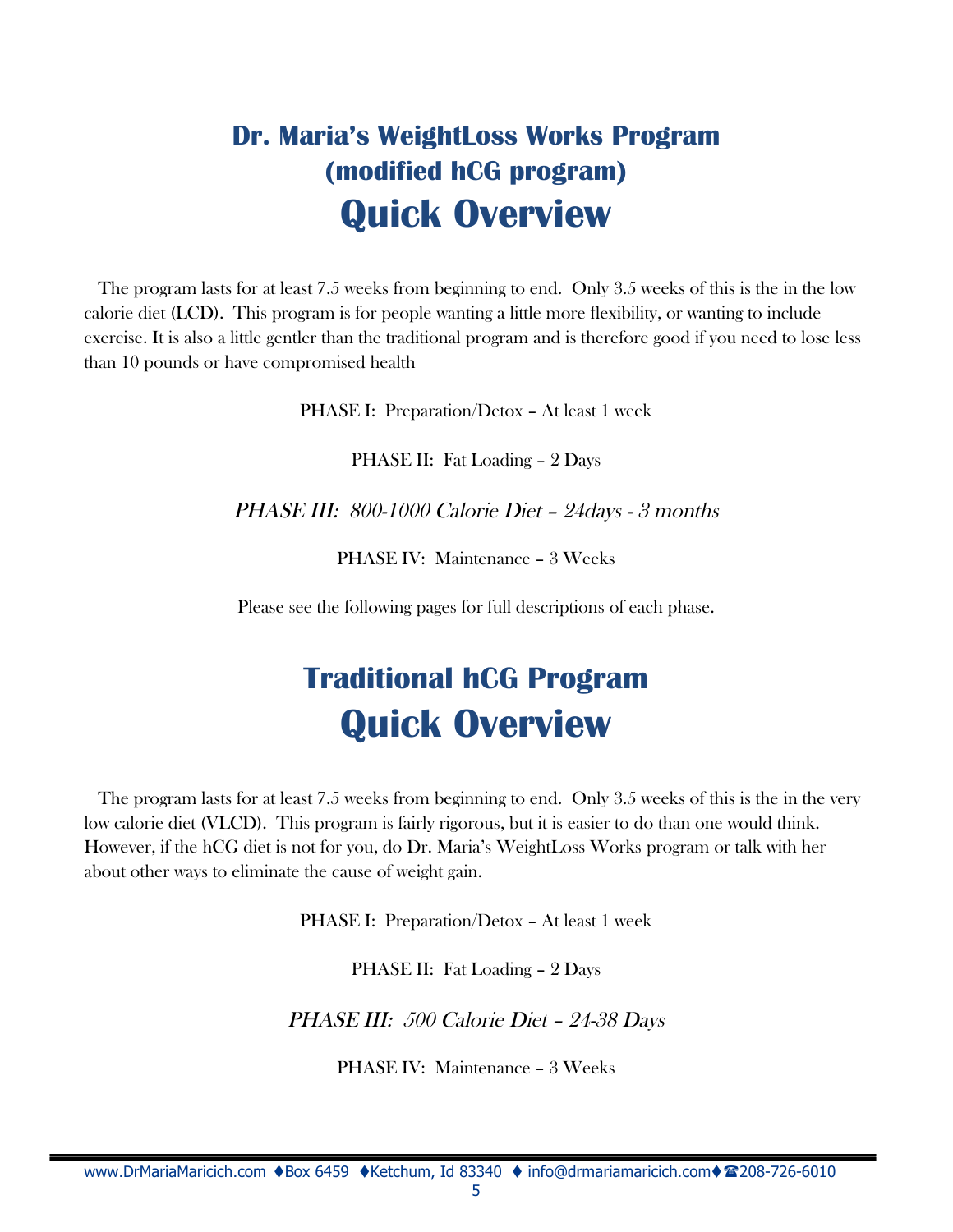### **PHASE I: Preparation (same for both programs)**

The preparation phase is designed to insure the success and health of the diet program. It includes a few very important steps. These are:

- $\Diamond$  Wellness consultation with Dr. Maria.
- $\Diamond$  Detoxification program for at least 1 week prior to Phase II.
- $\Im$  Read Pounds & Inches by Dr. Simeons. (Link available at www.drmariamaricich.com)
- $\Diamond$  Obtain accurate food and bathroom scales.
- $\Im$  Drink plenty of filtered or spring water to aid in detoxification At least  $\frac{1}{2}$  gallon per day.
- $\Im$  It is NOT necessary to make any dietary changes during this portion of the program.

The wellness consultation with Dr. Maria is an appointment in the office or over the phone that lasts from 30-60 minutes depending on the number of health concerns to be discussed. This is to insure that the patient is healthy enough to begin a rigorous diet program without detrimental effects on the body. Examinations of the heart, blood pressure, organs and endocrine system may be performed. It is beneficial for the patient to bring in copies of recent blood work or physicals from other physicians. Additional labs, examinations or supplements may be needed depending on the patient's state of health.

The detoxification program consists of 6 bottles of homeopathic drops taken for at least a week before the low calorie portion of the diet and continued until they are gone. The 6 formulas are:

- o Cerebromax:
- o Spinalmax:
- o Matrix Support:
- o Detox I:
- o Detox II:
- o Detox III:

This detoxification step is very important for the healthy progression of rapid weight loss. Our bodies are exposed to toxins throughout our life from many sources. These toxins are stored in our fat cells. Losing weight quickly can cause the release of toxins into the body at a rate that is hard for the body to clear. The detox program help the organs of elimination clear the toxins from the body, rather that having them cause any negative effects.

Cerebromax, Spinalmax and Matrix Support are to be taken 3 days per week (such as Friday Saturday and Sunday) and Detox I-III are to be taken 4 days per week (such as Monday-Thursday). The drops can be taken in two ways, either 15 drops of each in water once per day or 10 drops of each under the tongue twice per day. Homeopathic drops are most effective when taken at least 30 minutes away from food, coffee or brushing teeth.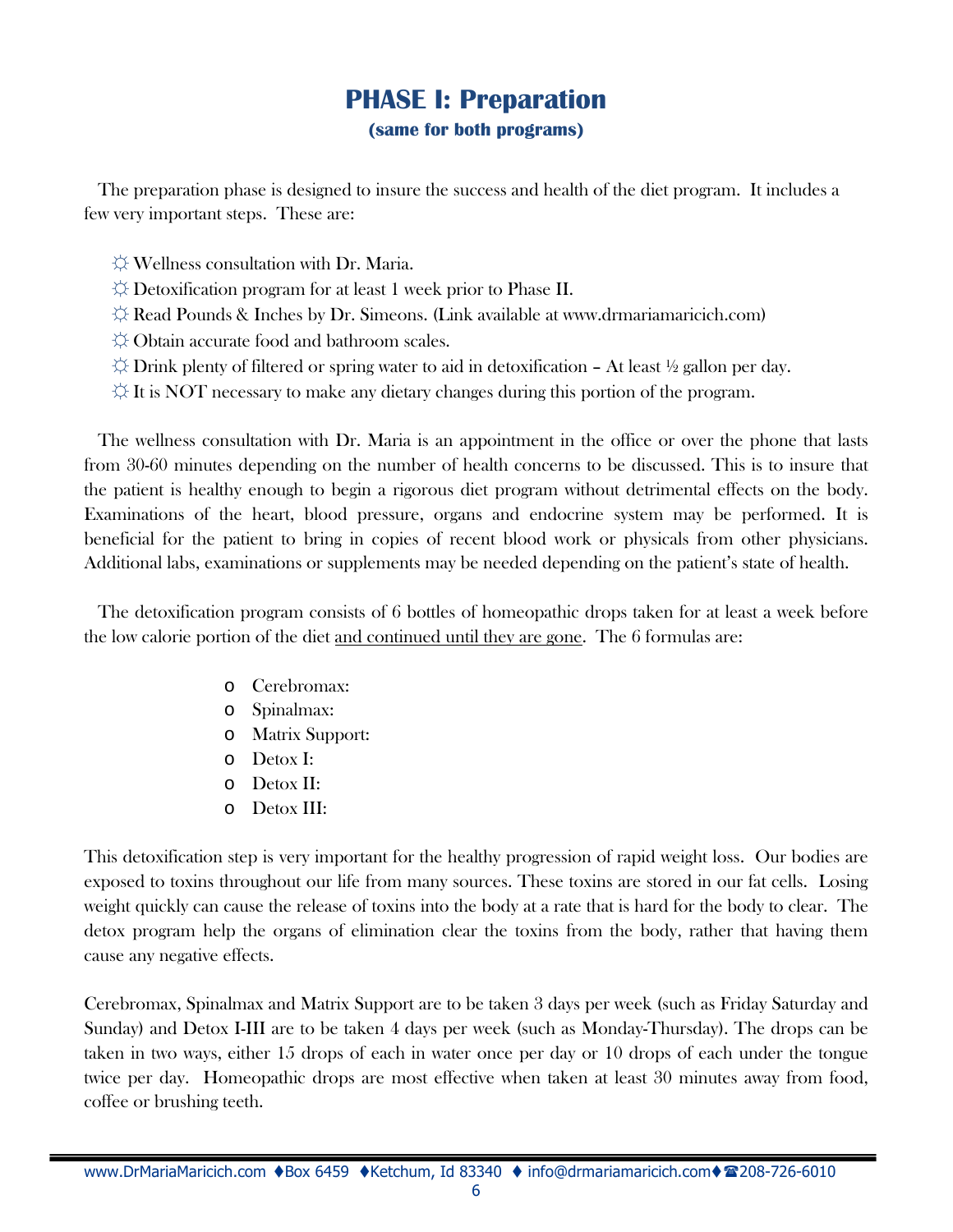### **PHASE II: Fat Loading (same for both programs)**

Fat loading is essential for this diet program. Most overweight people, especially those who have undergone strict dieting in the attempt to lose weight have depleted their normal structural and reserve fat stores that are needed for healthy functioning of the body. When embarking on 3 weeks of absolutely no intake of fat and oil, these reserves must be full. Without them, the person will quickly start to feel weak and lethargic and body systems will not be able to run as they should.

These two days are to be filled with as many high fat, high carbohydrate foods as can be consumed. See below for a sample menu. The person should be eating to capacity all day long. Scheduling this on a weekend or during a special event may help the person to feel better about the diet restrictions to come. If you are going to miss eating out, this is your opportunity!

The fat loading days are also the beginning of the  $\rm{hA}^{2}$ cg Evolution drops.  $\rm{hA}^{2}$ cg Evolution drops are to be taken in the same way as other homeopathic drops – 30 minute away from food, coffee and teeth brushing. 8- 10 drops are taken three times per day either under the tongue or in water to be drunk within an hour. The reason these drops are started on the first day of fat loading is to allow the  $\rm{hA}^2$ cg Evolution enough time to mobilize enough fat calories to support the body during the low calorie portion of the program. It is very important to start the drops during this phase!

| <b>Breakfast</b>        | Cheese omelet                     |
|-------------------------|-----------------------------------|
|                         | <b>Bacon</b>                      |
|                         | Hash browns                       |
|                         | Toast with butter                 |
| <b>Snack</b>            | Berries and whipped cream         |
| Lunch                   | Steak                             |
|                         | Potato with butter and sour cream |
|                         | <b>Bread with butter</b>          |
|                         | Vegetables with oil or butter     |
| <b>Snack</b>            | Doughnut with frosting            |
| Dinner                  | Pasta with cream sauce            |
|                         | Cheesy garlic bread               |
|                         | Salad with avocados and dressing  |
|                         | Dessert                           |
| <b>Late Night Snack</b> | <b>Ice Cream</b>                  |

#### Sample Fat Loading Menu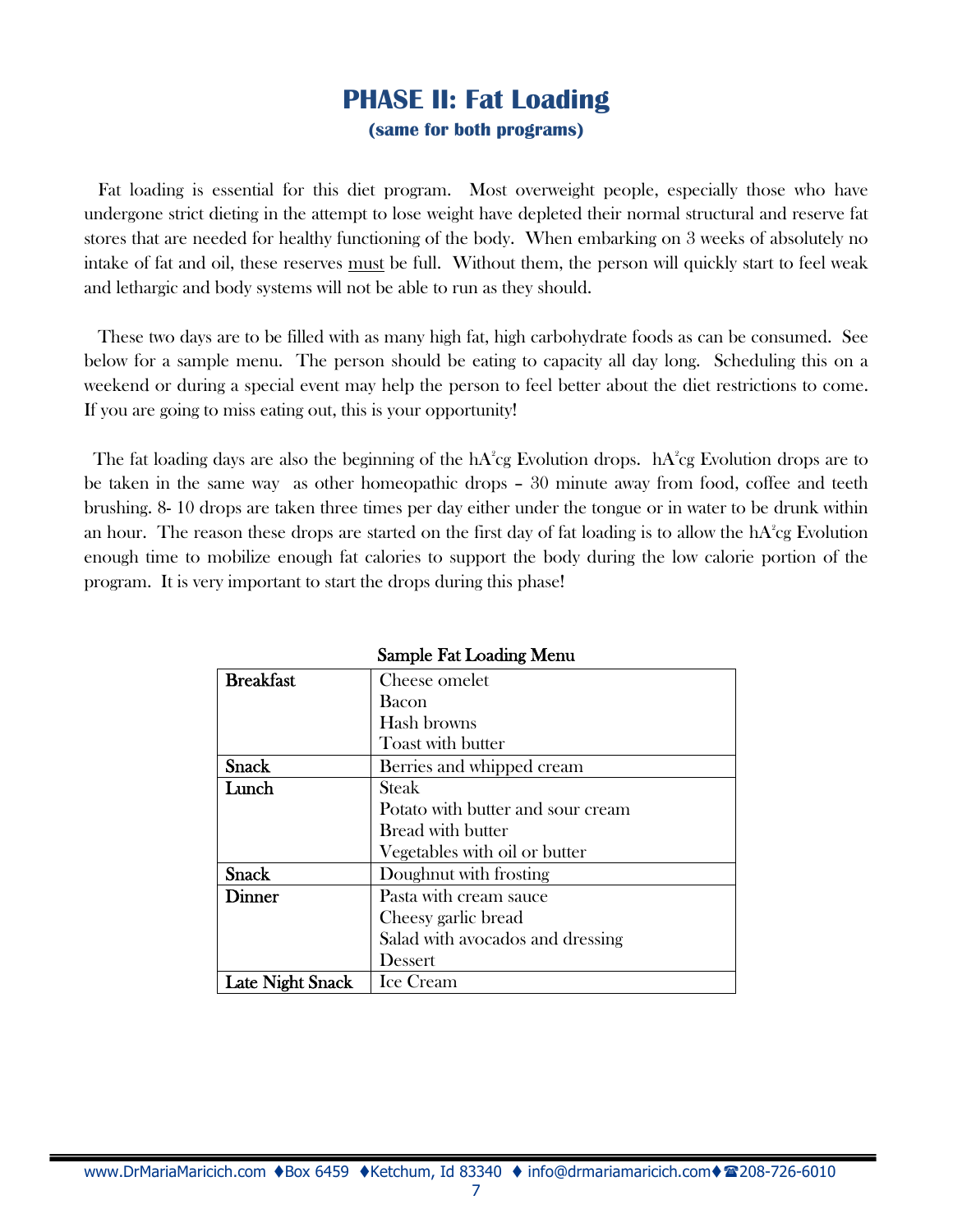# **PHASE III: Dr. Maria's WeightLoss Works Diet 1000 Calorie Diet**

This phase of the diet lasts from 24 days to 3 months, depending on how much weight you want or need to lose. No matter the number of pounds to be lost, you must complete at least 24 days of this low calorie phase before going into the maintenance phase. That is how long the brain needs to reset. Conversely, if you want to lose more weight after having completed 3 months, you must complete the three weeks of Maintenance and then let your body rest for 6 weeks before restarting the diet. Here are diet guidelines:

- Take 8-10 drops of the **hA<sup>2</sup> cg Evolution** three times per day at least 30 minutes away from food, coffee and teeth brushing.
- **Homemade meat, chicken or fish stock.** Consume as much as desired, especially in the first 3 days of phase 3. See a recipe for making stock at the end of this booklet.
- **Protein –** Eat 14 oz of lean protein per day. Proteins should be lean meats, white meat chicken with no skin, white fish. You must weigh your proteins. You may substitute 1 egg with 3 egg whites for one protein serving. Dr. Maria's OptiLean protein drink may also be substituted for a protein serving. Dairy is not recommended without the doctor's approval.
	- o **4oz for breakfast, or approved protein drink**
	- o **5oz for lunch**
	- o **5oz for dinner**
- **Vegetables –** eat all the low carbohydrate vegetables you like
	- o Spinach, cabbage, kale, zucchini, broccoli, cucumber, onion, lettuce, leeks, celery, cauliflower, chard, beet greens, carrots only in small amounts
- **Fruit –** eat 2-3 servings of low sugar fruit per day. Separate each serving by several hours.
- $\circ$  Apple, berries, peach, orange, grapefruit fresh or frozen with no sugar added **Beverages**
	- $\circ$  Drink at least  $\frac{1}{2}$  gallon of water per day
		- o Drink all the tea or coffee you like
		- o Make warm lemonade with lemon juice and stevia
		- o No diet drinks or fruit juice
- **Absolutely no grains, fats, sugars, starches or alcohol allowed! No crackers.**
- **The difference between the traditional hCG diet and Dr. Maria's Weight Loss Diet is you are allowed more servings, a little more variation in fruit and vegetables; and you will be having stock/soup. You may also mix your vegetables. Exercise is allowed, but only at 50% - 70% of a normal workout routine for you. If you get dizzy or feel weak during exercise or after, stop exercising. Let our office know about these occurrences so we can modify your program if necessary.**
- **Refer to gapsdiet.com to learn more about the gut and it's association with brain health.**
- *All other guidelines are the same as the traditional hCG diet, which you can read about on the next page.*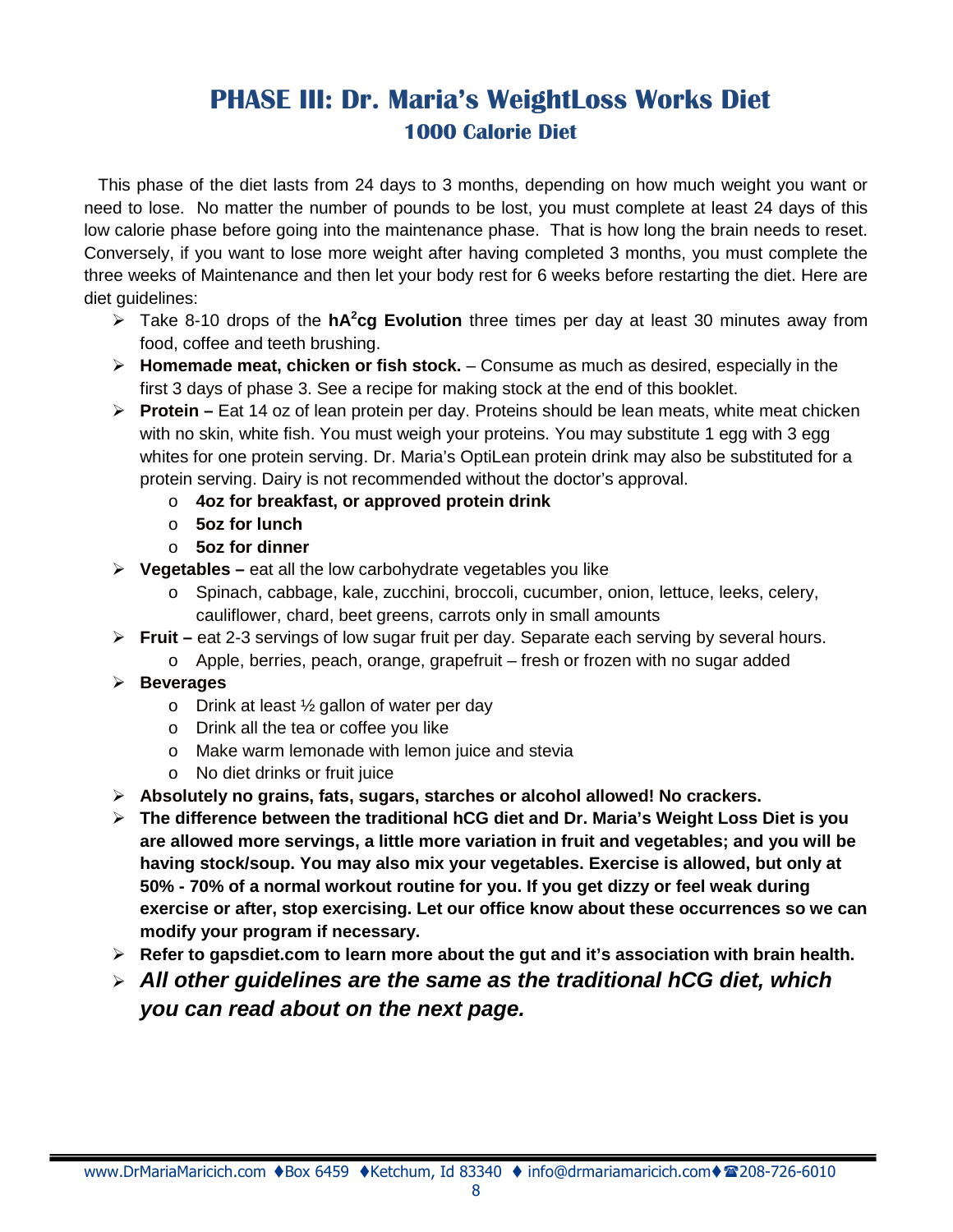# **PHASE III: The Traditional hCG Diet 500 Calorie Diet – only do this if approved by the doctor**

Phase III of this very low calorie diet (VLCD) lasts from 24-38 days. The minimum time period is 21 days of VLCD while taking hA $^{\circ}$ cg Evolution drops plus 3 more days of VLCD without the drops because that is what is required to reset the brain's regulation of metabolism. If you wish to lose more weight you can continue the VLCD for a total of 38 days (as opposed to 3 months on Dr. Maria's WeightLoss Works progam). You must do 3 weeks of the Maintenance phase followed by 3 weeks of normal eating before restarting the diet.

#### Specific directions:

- $\breve{\varphi}$  Take 10 drops of the hA $^{\circ}$ cg Evolution three times per day at least 30 minutes away from food, coffee and teeth brushing.
- $\ddot{\mathcal{L}}$  Eat only 500 calories per day.
- $\Diamond$  Eat only items on the approved food list. (See below)
- $\uplus$  Drink at least ½ gallon of water per day! This is very important for healthy and rapid weight loss.
- $\ddot{\odot}$  Do not perform strenuous exercise. If you have been exercising consistently before starting the program, you may continue if you decrease the intensity and weight by at least 30%.
- $\varphi$  Track your weight and food daily in the charts provided in the back of this book.
- $\varphi$  Stop the hA<sup>2</sup>cg Evolution drops for the last 3 days of this phase! This is very important. The brain must have a chance to reset without the help of the  $hA^2cg$  Evolution . There must be no  $hA^2$ cg Evolution  $\;$  left in your system when you start into the maintenance phase.
- $\uplus$  You may continue the low calorie diet for a maximum of 40 days or 34lbs lost, whichever comes first. You must enter Maintenance phase after either of these goals is reached. Only after Maintenance and a break of at least 3 weeks, can you start the program again.
- $\dotimes$  Download a free recipe book for this phase at DrMariaMaricich.com.

| <b>Breakfast</b> | Herbal tea or coffee – 2 cups            |
|------------------|------------------------------------------|
|                  | Stevia or xylitol for sweetener          |
| Lunch            | 3.5oz Chicken breast - grilled, skinless |
|                  | 1 cup Broccoli                           |
|                  | $\frac{1}{2}$ Grapefruit                 |
|                  | 2 Rice snaps/crackers                    |
| <b>Dinner</b>    | 3.5oz Tilapia - grilled                  |
|                  | 1 Tomato - fresh, whole                  |
|                  | 1 Apple                                  |
|                  | 2 rice snaps/crackers                    |

#### Sample 500 Calorie Menu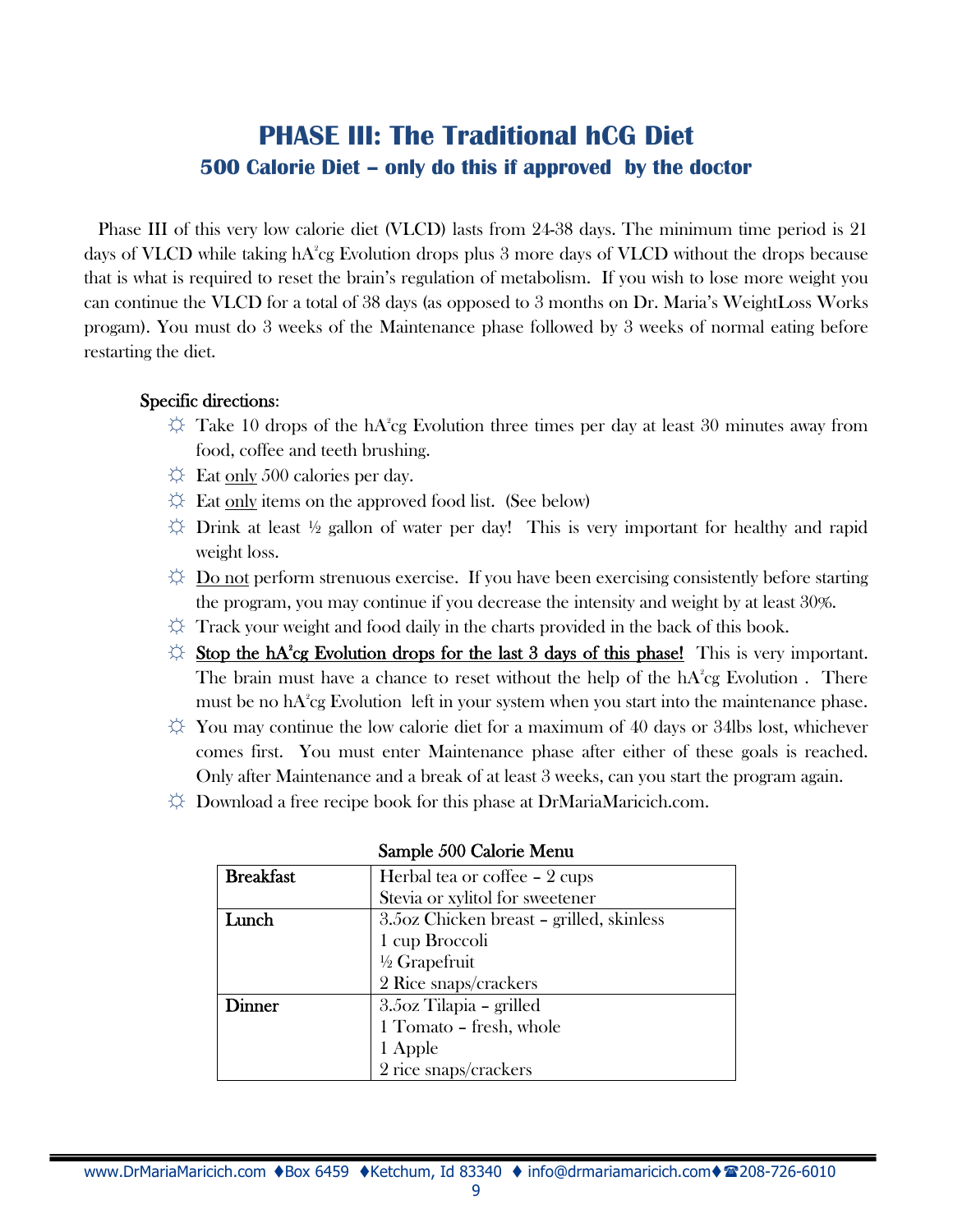# **Approved 500 Calorie Food List**

Recommended by Dr. Simeons

This food list must be followed exactly. Use no fats or oils in cooking or seasoning. It is not necessary to count calories as long as you eat 2 protein, 2 vegetable and 2 fruit servings per day from the approved list.

Fruit: Only 2 different fruit servings daily Eat fruits at least 5 hours apart

1 medium apple  $\frac{1}{2}$  grapefruit 6 large strawberries 1 orange

Vegetables: Only 2 different vegetable servings daily. Serving size can be quite large. Do not mix different vegetables in the same meal. Only raw, steamed or grilled with no oil.

| <b>Asparagus</b>         | <b>Beet Greens</b> |
|--------------------------|--------------------|
| <b>Broccoli</b>          | Cabbage            |
| Celery, 3 sm. stalks     | Cucumber, whole    |
| Green Beans              | Lettuce            |
| Onion, $\frac{1}{4}$ cup | Spinach            |
| Swiss Chard              | Tomato, whole      |

\*Lettuce may be mixed with one other vegetable as it is essentially fiber and water.

\*\*Green or red salsa (with NO sugar) is okay and counts as one serving of fruit or vegetable.

**Meats:** Eat 2 different servings of meat daily. Raw, steamed or grilled. Cut off all visible fat. Serving size: Exactly 3.5oz raw or 3oz cooked.

Chicken: Only white meat.

Breast, skinless and boneless

Beef Alternatives: Burger or steak meat.

Buffalo, Elk, Deer

Fish: Only white fish, no salmon, tuna, sardines or herring. Cod Flounder Halibut Fillet of Sole Tilapia Sea Bass

Shellfish (shrimp, crab or lobster)

Beef: Must be very lean. Veal Tenderloin Top Sirloin

Crackers – You may have 2 rice snaps or crackers at each meal, not to exceed 30 calories per serving. \*\*Do not eat crackers or bread that contain gluten as this could slow down weight loss! (Crackers are not allowed on Dr. Maria's WeightLoss Works program).

Beverages – May consume as much as desired of the following:

Water, mineral water (Drink ½ gallon per day)

Coffee or Tea, any type

Calorie/carbohydrate free drinks – with NO artificial sweeteners! Stevia & xylitol are okay.

1 tbsp 2% milk allowed per day, only if approved by Dr. Maria

**Seasonings** – Use generously for flavor.

Lemon juice – Use for flavoring beverages or cooking. Salt, pepper, vinegar, garlic, basil, cilantro, garlic, curry, ginger, parsley, thyme, marjoram, mustard, cinnamon, nutmeg, dill, cumin, cayenne, green onion, all hot peppers, etc.

\*\*If needed, you may consume these calories throughout the day and not confine them to specific mealtimes. The program seems to work best if food is not consumed in the morning.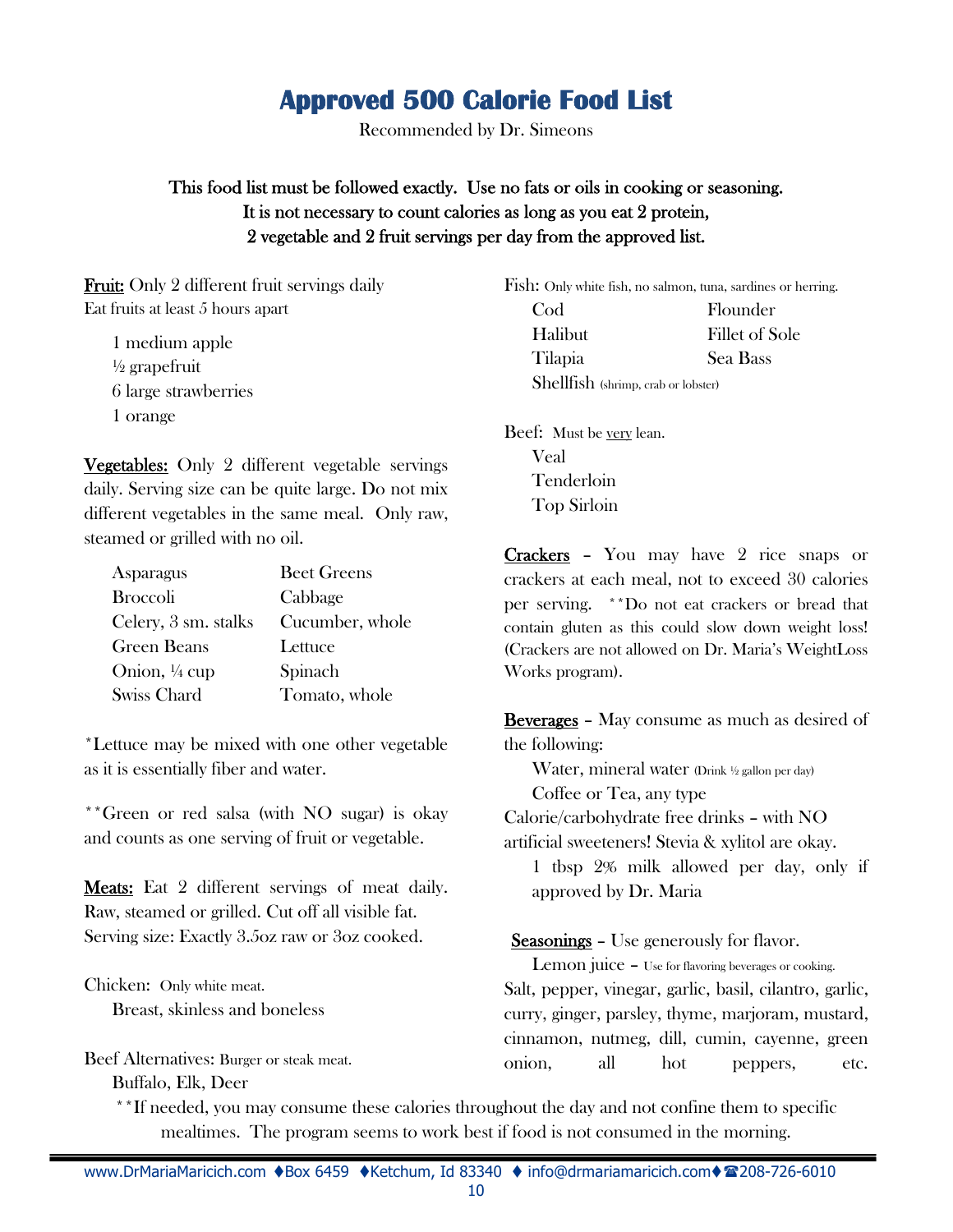# **How to take your drops and supplements**

**Detox Drops** - begin at least 7 days before you start fat loading and the  $hA^2cg$  Evolution drops. The Detox kit contains 6 different bottles to be used for the detox program. The first three, Cerebromax, Spinalmax and Matrix Support are to be taken 3 days per week (such as Friday Saturday and Sunday) and Detox I, II, and III are to be taken 4 days per week (such as Monday-Thursday). The drops can be taken in two ways, either 15 drops of each in water once per day (to be drunk throughout the day) or 10 drops of each under the tongue twice per day. All Homeopathic drops are most effective when taken at least 20 minutes away from food, coffee or brushing teeth.

- **hA**<sup>2</sup>cg Evolution drops- Starting on the first day of fat loading. It is important to start the  $hA^2c$ g Evolution drops 2 days before you go into low calorie eating so that your system is saturated. Take 8-10 drops 3 times per day. Best taken under the tongue and a least 20 minutes away from food, brushing your teeth or having coffee. Alternatively, you may add all 30 drops to a water bottle to be sipped on throughout the day.  $hA^2cg$  Evolution drops can be mixed with the detox drops. If you are hungry during the program, you can increase the frequency to as much as 6-10 drops 6 times per day. Do not take more than 60 drops per day. If you have no appetite, you can reduce your dose to 7 drops 3 times per day.
- **Alkazone** Begin anytime, but best started 7 days prior to  $hA^2cg$  Evolution drops. 5 drops per 80z glass of water, 20 drops per day. Can be added to the same water you put your detox drops in.
- **B-12** Begin anytime, but best started 7 days prior to  $hA^2cg$  Evolution drops.10 drops 2 times per day.
- **Smart Silver** 2 tsp twice a day during low calorie phase. Can be taken straight in the mouth anytime and swallowed.
- **MediBulk** 1 scoop in 8 oz of water 1-2 times per day during low calorie phase. Can be taken throughout the program also. Do not put it in the same water as your detox or alkazone.
- **Magnesium** Take 1 8 capsules per day as needed for constipation. This is a great product for those who wish to keep bowels moving when not on the  $\text{hA}^{\text{2}}\text{cg}$  Evolution drops also.
- DO NOT TAKE VITAMINS THAT CONTAIN MAGNESIUM STEARATE DURING THE PROGRAM. It is a lubricant and will slow your weight loss.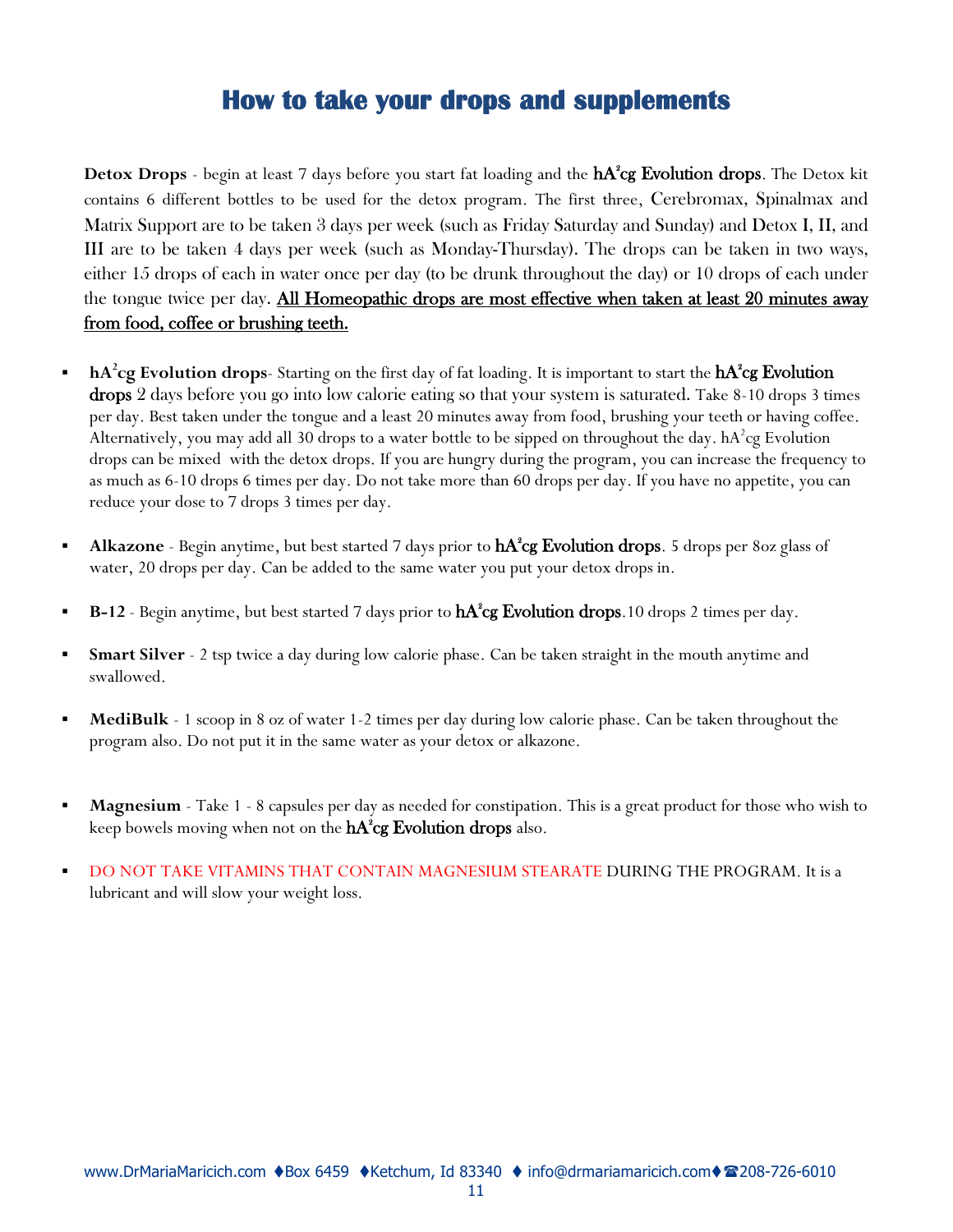### **Put a little Fun in your Food!**

 $\hat{\varphi}$  Tips for enjoying your 500 or 1000 calorie per day meals.  $\hat{\varphi}$ 

#### Be Creative!

Spend time preparing meals and be generous with seasonings. Experiment with the recipes available to download on our website, including dressings and salsas. Try new vegetables and fruits that you normally don't eat. Eating a wide variety of foods keeps it interesting!

#### Enjoy your Food!

Even when not on a low calorie diet, it's a good idea to eat slowly, taking small bites and chewing them thoroughly. This helps you enjoy and appreciate flavors. It also gives your stomach time to signal your brain that you are satisfied. Your stomach is only about the size of your fist, these meals will satisfy you! Your meal should take at least 20-30 minutes. So, enjoy some conversations and savor the flavor!

#### Drink up!

Try using different beverages to satisfy hunger or cravings. When you're first starting off on a low calorie diet, eating much smaller portions can be difficult psychologically. Give your mouth something to taste and fill your stomach with fun new beverages. Experiment with teas – herbal, green or yerba mate. You can make them hot or keep a pitcher of iced tea in your fridge at all times so it's ready when you need it. Brew coffee with a flavored tea bag or make your own lemonade with unsweetened lemon juice and a natural sweetener. Beverages can be a great way to keep you satisfied.

#### Naturally sweet!

Sweeteners like stevia and xylitol are natural and a great way to add flavor to food and drinks. Artificial sweeteners (like aspartame) have proven detrimental health consequences. Avoid foods or beverages with these additives.

#### The Spice of Life!

Use lots of herbs, spices, seasonings, peppers and even herbals tea bags to season your food and beverages. A few tablespoons of tea, lemon juice, organic chicken broth/stock or Braggs Liquid Aminos added to the pan while cooking can add to the flavor and keep the food from sticking when not cooking with oil.

#### Keep it simple!

If you're on a tight schedule, try preparing your meals ahead of time. Purchase your fruits and vegetables all at once and wash, slice or even cook them ahead so they're ready to go when you are. Weighing your meat and vegetables for a whole week and placing them in containers or bags can really speed up meal preparation time. You can even bag them with lemon or tea and spices for a great marinade!

#### Get Out and About!

Sticking with the diet program doesn't mean you can't enjoy some of your favorite restaurants. Order an approved meat, fish or chicken with nothing but spices on it. Ask them to cook it without oil and to bring no starchy side (rice, potato, etc.). Ask for an approved vegetable as your side with nothing on it. Use squeezed lemons, cracked pepper and salt generously to add flavor to the food. Hot or unsweetened iced teas are good beverage options. Neither you nor your social life have to suffer during this program, so go enjoy a night out!

#### Keep it Light!

Sticking with this program may seem difficult at first but you can do it! As soon as you see the pounds falling off each day you'll know that each little sacrifice is worth it. Complete the program and get started on your lighter, healthier life!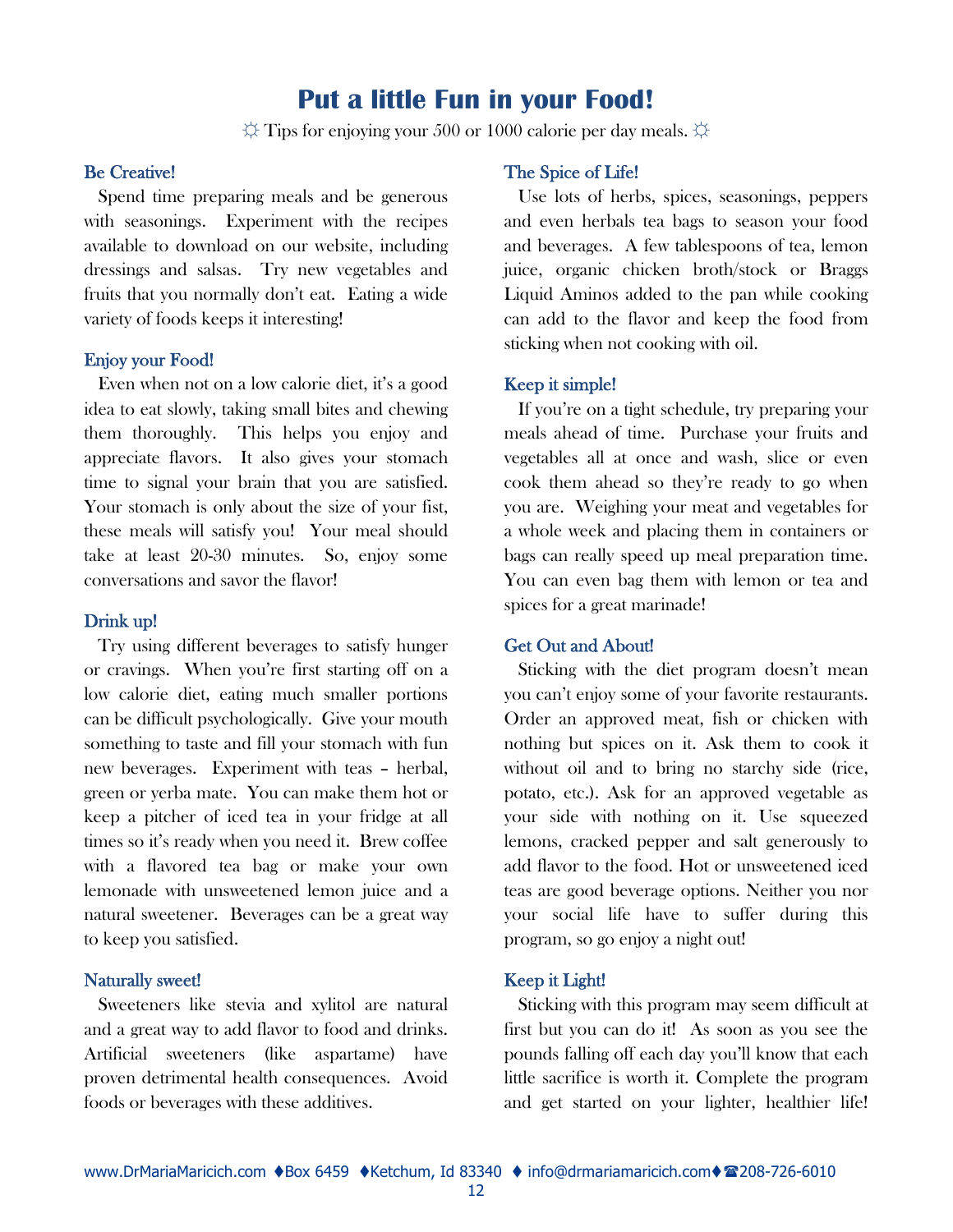## **Tools for Success**

Drink plenty of water. Water is crucial for the success of the diet. It helps to flush fat and toxins from the body after their release. It is also an important ingredient in most body functions. Drink at least ½ gallon of filtered water per day. Try spicing it up by making tea or lemonade to get in your daily liquid requirement, but drink these beverages after noon. Pure water is best in the morning to flush the fat released in the night.

Don't mix your vegetables. You must choose only one vegetable per meal if you are on the original 500 calorie diet.

Vary your foods. Consecutive meals must contain a different protein source, vegetable and fruit. If you must eat the same meat for two meals, do so, but do not make it a habit! Dr. Simeons states that not following this rule can slow down your weight loss by 50%!

Eat only lean meats. Intake of fat during the diet phase of the program will cause you to stop losing weight. Very lean beef, buffalo and elk are great choices for red meat without the fat. Try shopping online if you can't find them in your area!

Weigh your proteins. You must weigh your meat before cooking. No more than 5oz is to be consumed in one meal (3.5 oz if following the traditional diet).

Eat fruits and crackers at least 6 hours apart. You may eat them any time – with meals or between – but you must space them by at least 6 hours. Giving the body more carbohydrates than it can use at one time cause them to be stored as fat.

Use a lemon! Lemons are a great for flavor and also help to dissolve fat and alkalize the body.

Caffeinated Coffee and tea. These are allowed during this phase but if you are having problems with hunger, try eliminating them from your diet.

Herbal Teas. All herbal teas can be used and can be very beneficial in suppressing appetite and oxygenating the brain to raise mood and energy levels. They also provide valuable vitamins and minerals during this low calorie phase.

Don't chew gum. Gum, mints and other breath sprays contain sugar (or artificial sugar, which is even worse) and can stimulate the appetite. Xylitol sweetened gum is OK.

Avoid artificial sugar. Artificial sweeteners like aspartame are unhealthy options anytime but they will be especially detrimental during the diet phase of this program. Try using low calorie healthy sweeteners like xylitol or stevia in your food and drinks. Stevia has the added benefit of helping to balance blood sugar and suppress appetite. It also comes in great flavors!

Be consistent when you weigh. The best time to weigh is right when you wake up in the morning, after emptying your bladder and before drinking or eating anything. Try to weight without clothes. This will give you the most accurate measurement of where you stand each day. Continue this habit through the Phase IV.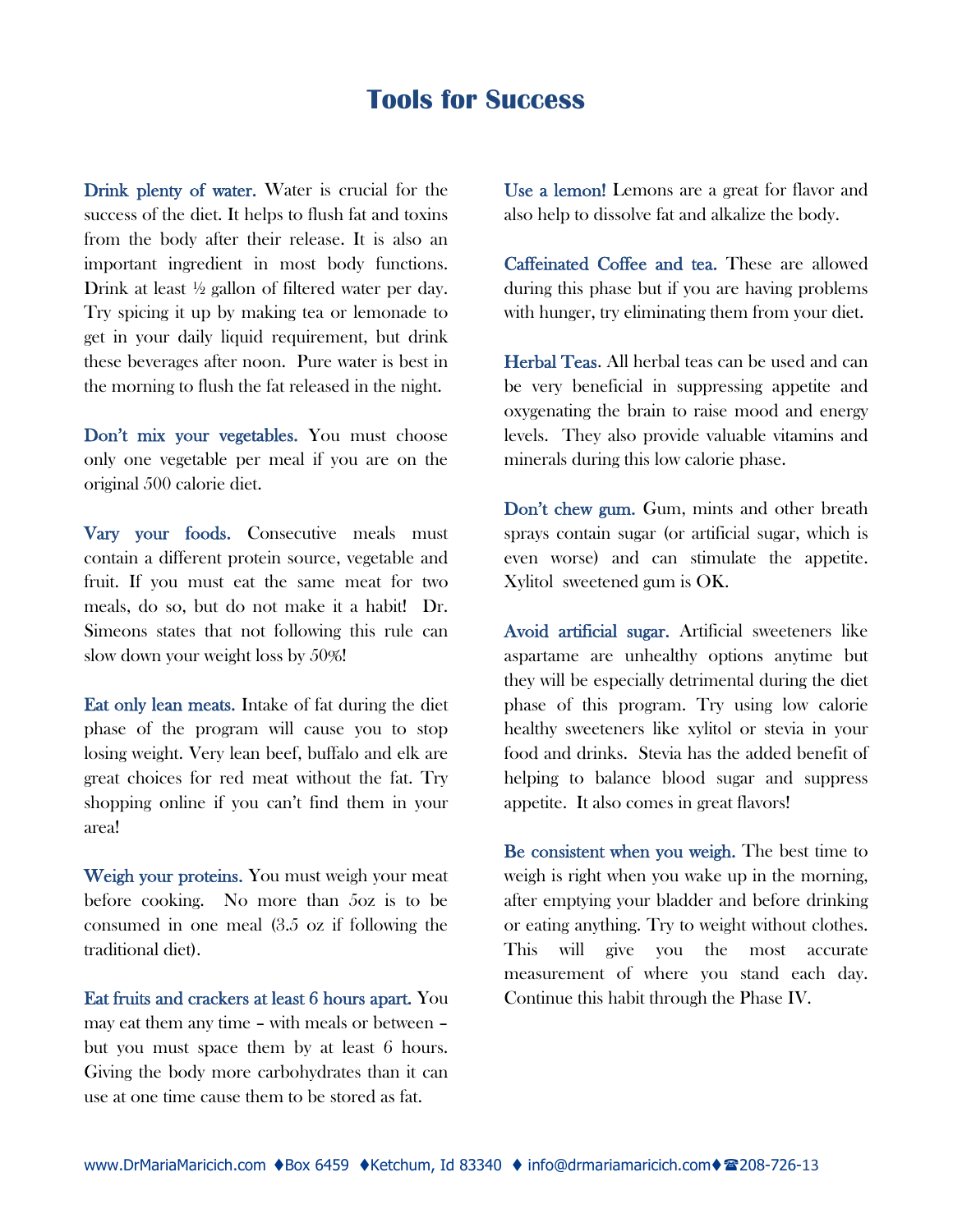Use organic fat free chicken broth. Choose a chicken broth that has 5-10 calories per serving and has no added sugars or starches. You may use this to make soups or to cook meat and vegetables. Deduct these calories from your total of 500. This can be a satisfying change in diet during this part of the program.

If you stop losing weight. It is normal for your weight to plateau for 2 or 3 days at a time as your body redistributes fat. You should continue to lose inches during this time even if your weight is not dropping. However, if you plateau for more than 3 days during the low calorie portion of the diet and you have not lost all the weight you need to, you can perform an Apple Day. Eat up to 6 apples in one day and nothing else. You may drink water and tea but do not eat anything but apples. This should help to release retained water and get you started losing weight again. If not, call our office immediately.

hCG and menstruation. Dr. Simeons suggests that no injections be given while on the heaviest days of your period. However, we have found that with the  $\mathbf{h} \mathbf{A}^2 \mathbf{c} \mathbf{g}$  Evolution formula, there is no need to stop using it during this time. There is one important rule to follow. You must not end the program on the 3 heaviest days of your period. Continue taking the **hA<sup>2</sup>cg Evolution** through those days, then you can stop the drops and finish the 3 days of 1000 or 500 calories.

Stay regular. If you are having trouble with constipation, try a magnesium or psyllium supplement to help move things along. Remember that during the low calorie portion of the program you are not consuming much bulk so it is normal to have a bowel movement only once every 1-4 days.

Breadsticks, Melba toast and Rice Crackers. Crackers are not recommended on Dr. Maria's WeightLoss Works program. These were included in the original hCG diet plan. However, Dr. Maria has seen that 60-70% of the population is sensitive to wheat products and therefore do not see as much success when they are included. In addition, eliminating all grains has been shown to help heal digestion. Rice snaps and crackers or Orgran brand Crispibread are allowed on the 500 calorie program. These can be purchased locally from Nourish Me in Ketchum or www.vitacost.com.

Hunger. If you start to feel hungry, put 5-10 drops of  $hA^2cg$  Evolution in a very large glass of water and drink it all. Usually this will be all you need to suppress the appetite and continue on. You may use up to a total of 60 drops of  $hA^2cg$ Evolution in one day. \*\*Note: If you have lost all of your non-essential fat, you will experience extreme hunger that can't be suppressed. If this happens, please see the FAQ section under Minimal Weight Loss.

Body products. No lotion, make-up, moisturizer, or chapstick were allowed in the original hCG diet by Dr. Simeons. If you find you are not losing weight as expected, you may try a nonabsorbable body oils like mineral or coconut oil. Look for an oil-free face cream. Dr. Maria has an oil free lotion available at the office.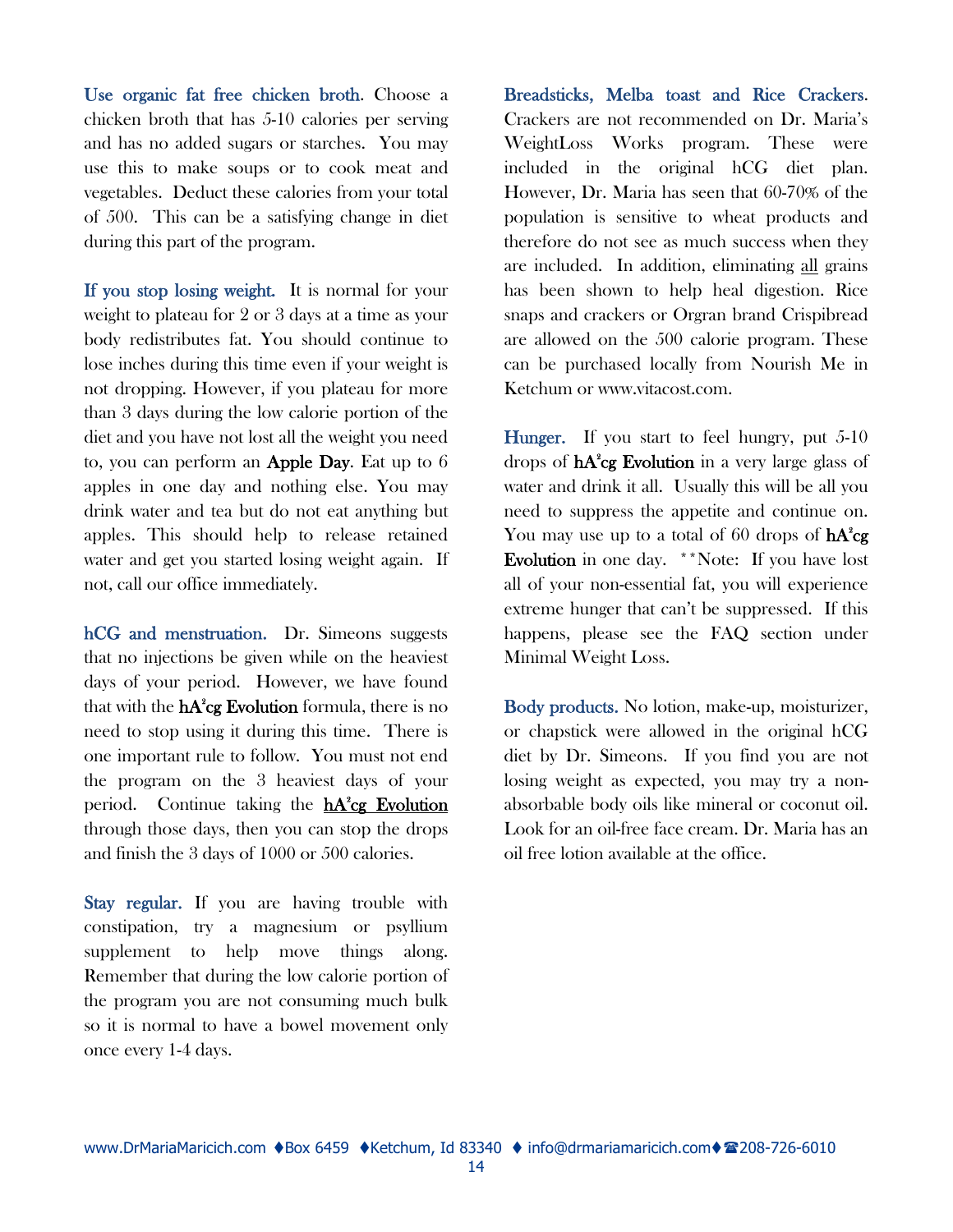Choose the right supplements. Dr. Maria recommends that most people supplement with Vitamin B-12 and Alkazone – An alkaline booster containing potassium and other minerals. During your initial consultation, Dr. Maria may also suggest other supplements that will help facilitate your own personal weight loss program. During the diet phase, you must not take any fat soluble vitamins like fish oil, Vitamin E, D or Vitamin A – This includes your multiple vitamin. Also, be sure to check your other supplements for hidden sources of fat like Magnesium

Stearate and Stearic Acid. High quality supplements are available in office.

Stick to it! Never Cheat! You must complete at least 24 days (21 days with drops  $+3$  without drops) of the low calorie or very low calorie diet for your brain to reset to your new healthy weight. Follow the protocol EXACTLY as stated to insure success. Eating something not included on the food list can stall your weight for up to 3 days! If you have any other problems, questions or need support, take a look at the FAQ's and support sections in the back of this book or visit our website, www.DrMariaMaricich.com

- **If you have digestive problems or any sign of inflammation, add Repairvite 2x/day a probiotic 2/day and Smart Silver 2tsp/day**
	- **Signs of inflammation include:**
		- **Joint pain**
		- **Headaches**
		- **Bloating**
		- **Insomnia**
		- **Skin conditions**
- **Fatigue**
- **Hormone imbalance**
- **Blood sugar problems**
- **Auto immune problems**
- **Depression**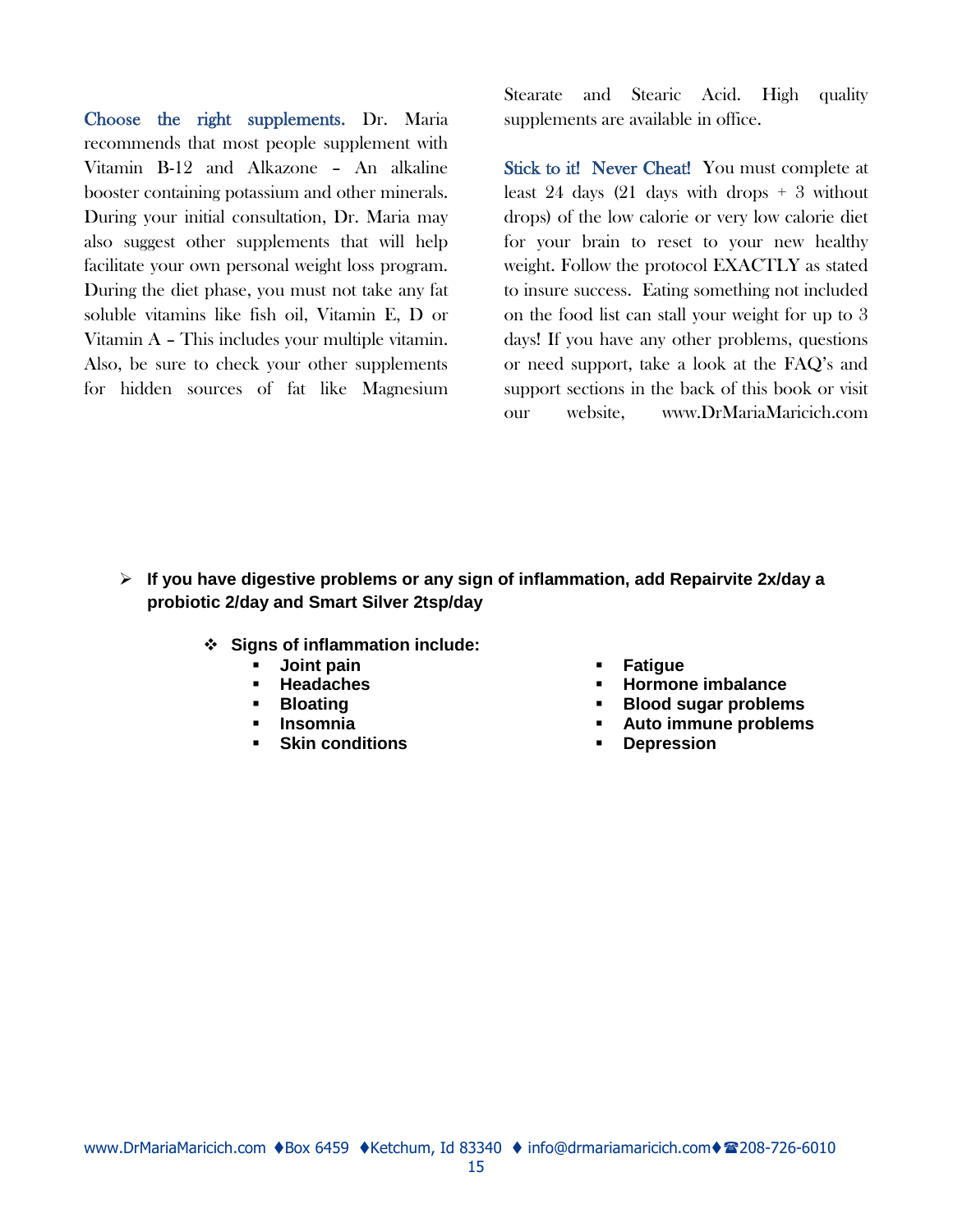# **PHASE IV: Maintenance (Both Programs)**

This phase of the program lasts for 3 weeks. During this time you may resume eating a healthy number of calories and adding small amounts of fat back into your diet. However, absolutely no sugars or starches may be consumed for the entire three weeks. The goal during this phase is to reset you brain to its new comfortable weight – the weight you reached on the last day of taking  $\text{hA}^{\text{2}}$ cg Evolution drops, not the last day of Phase III. Consuming a normal amount of calories will allow you to hold that weight but combining fats and carbohydrates during this time will cause you to re-gain the weight you have lost.

#### Specific Directions:

- ☼ Consume a normal, healthy number of calories each day. Do not continue on a low calorie diet. This is very important. If while off the hA2cg Evolution drops you continue to eat very few calories, you will be re-setting your brain to think that 500 or 1000 calories is the maximum amount of food you can eat in a day. Then when you eat more, you will start to gain weight again. This is a time to eat a diet you can maintain for the rest of your life.
- $\Diamond$  Do not eat any sugars or starches during this phase. See the list of approved foods below.
- $\Diamond$  Weigh yourself every morning before eating or drinking. If on any day you weigh in at 2 pounds more than you did on your last day of  $\mathrm{hA}^2\mathrm{cg}$  Evolution drops, you must perform a mini-steak day immediately. See below for a description. Do not ignore this rule. Weight newly gained in this phase will evenly distribute across the body and will not be noticeable until it is too late. Take the time to weight every day so you don't have a disappointing relapse!
- $\dotimes$  If you start to gain weight during maintenance, even after a steak day, contact our office immediately. You may have hidden food sensitivities that are behind the weight gain. The sooner we catch these, the better off you'll be!

|                       | <b>Omelet -</b> 2 eggs, assorted vegetables, cheese OR                                          |  |  |  |
|-----------------------|-------------------------------------------------------------------------------------------------|--|--|--|
| <b>Breakfast</b>      | <b>Fruit &amp; Cheese bowl - Cottage cheese, pineapple &amp; berries, nuts</b>                  |  |  |  |
|                       | Tea, water, coffee                                                                              |  |  |  |
| <b>Snack</b>          | <b>Protein Booster -</b> Low carb protein (available in our office), milk or soy milk           |  |  |  |
| Lunch                 | <b>Taco salad -</b> 3-5 oz ground chicken or hamburger, chopped lettuce,<br>cheese,             |  |  |  |
|                       | tomatoes, olives, onions, salsa, sour cream. OR                                                 |  |  |  |
|                       | Bun/Breadless sandwich or burger - Make your favorite sandwich or burger but                    |  |  |  |
|                       | substitute lettuce as the bread.                                                                |  |  |  |
| <b>Snack</b>          | Sliced cheese & Fruit                                                                           |  |  |  |
|                       | Low carb beef jerky (no sugar)                                                                  |  |  |  |
| Dinner                | <b>Dinner Roast - Roast beef, vegetable medley and dinner salad.</b>                            |  |  |  |
|                       | <b>Oriental Stir Fry - Lean beef or chicken, Chinese vegetables, olive oil, soy sauce,</b>      |  |  |  |
|                       | sesame seeds and cauliflower rice (grate 1 head of cauliflower on a cheese grater, steam as you |  |  |  |
|                       | would rice.)                                                                                    |  |  |  |
|                       | <b>Spaghetti – Grate zucchini and cook as you would spaghetti. Marinara or alfredo</b>          |  |  |  |
|                       | sauce, chicken or beef, vegetables or salad.                                                    |  |  |  |
| DrMariaMaricich.com ♦ | Box 6459 ♦ Ketchum, Id 83340 ♦ info@drmariamaricich.com ♦ 208-726-6010                          |  |  |  |

#### Sample Maintenance Menu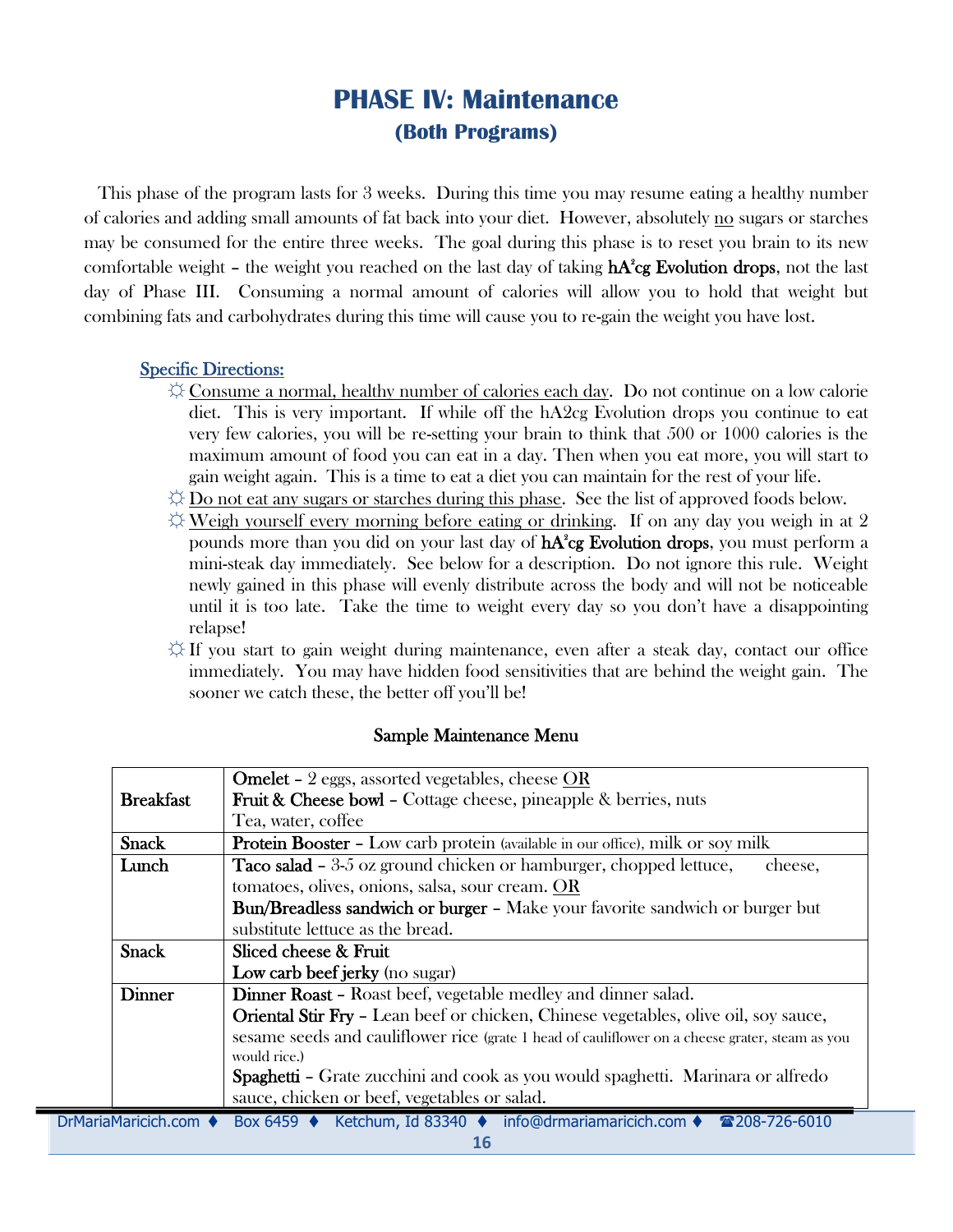# **Approved Maintenance Foods**

In Maintenance you can add dairy, eggs, oil and certain nuts to your diet. Make sure to do so slowly to watch for hidden food allergies. It is best to add one food group at a time.

### Foods to Avoid:

- All sugar and starch
- Grains (i.e. wheat, barley, rye, rice and oats)
- Foods made from processed grain (i.e. crackers, cereal, pasta, bread, cake, chips)
- Candy and soft drinks
- Cashews, peanuts, sunflower seeds
- Fruit high in sugar
	- o All dried fruit
		- o Watermelon
		- o Bananas
		- o Grapes
	- o Pineapple
- Vegetables high in starch or sugar
	- o Potatoes, yams, sweet potatoes
	- o Corn
	- o Beans, peas, lentils (green beans ok)
	- o Acorn squash, pumpkin
	- o Carrots (in large amounts)
	- o Beets
- Honey, molasses, maple syrup

Many processed foods contain hidden sugar – be sure to check labels! Watch out for canned soups, sauces (ketchup & bbq sauce), salad dressings, and some spices and seasonings. Stay away from artificial sweeteners as they have proven detrimental effects on health.

### Foods to Eat:

- Meats and all fish
- Dairy: Cheese, milk, cream, butter
- Fats & Oils
- Vegetables (non-starchy)
- Fruits (except those high in sugar)
- Soups
- Salads
- Burgers or sandwiches without bread
- Nuts & seeds (Except high starch nuts listed)
- Soy and tofu
- Almond or coconut flour for baking
- Xylitol or Stevia for baking and sweeteners
- Alcohol on occasion
- Add in a good quality multiple vitamin
- Add in omega-3's very important for your brain health and other metabolic factors.

This part of the program is similar to a low carbohydrate diet like South Beach or Atkins except that you can have some fruit.

This can be a fun phase of the diet program! Try eating out and cook with more ingredients in your meals. Most of all, enjoy yourself!

# **Maintenance after 3 Weeks**

After you finish the three week Maintenance phase, gradually start to vary your diet and eat small amounts of sugars and starches. Make sure that you still weigh periodically to see what foods work for you. Some people tolerate starches and sugars better than others. You will need to find your personal set point.

Most people are able to lose the weight and keep it off as long as they follow the protocol exactly. We are seeing an 85% success rate with our patients. If you start to regain the weight you have lost and have been diligent in the protocol, contact our office immediately as Dr. Maria can treat the main causes. These include food allergies, hormone imbalance and inflammation.

> If you want to lose more weight after the full program, finish the Maintenance phase and 3 more weeks of normal eating before starting the program again.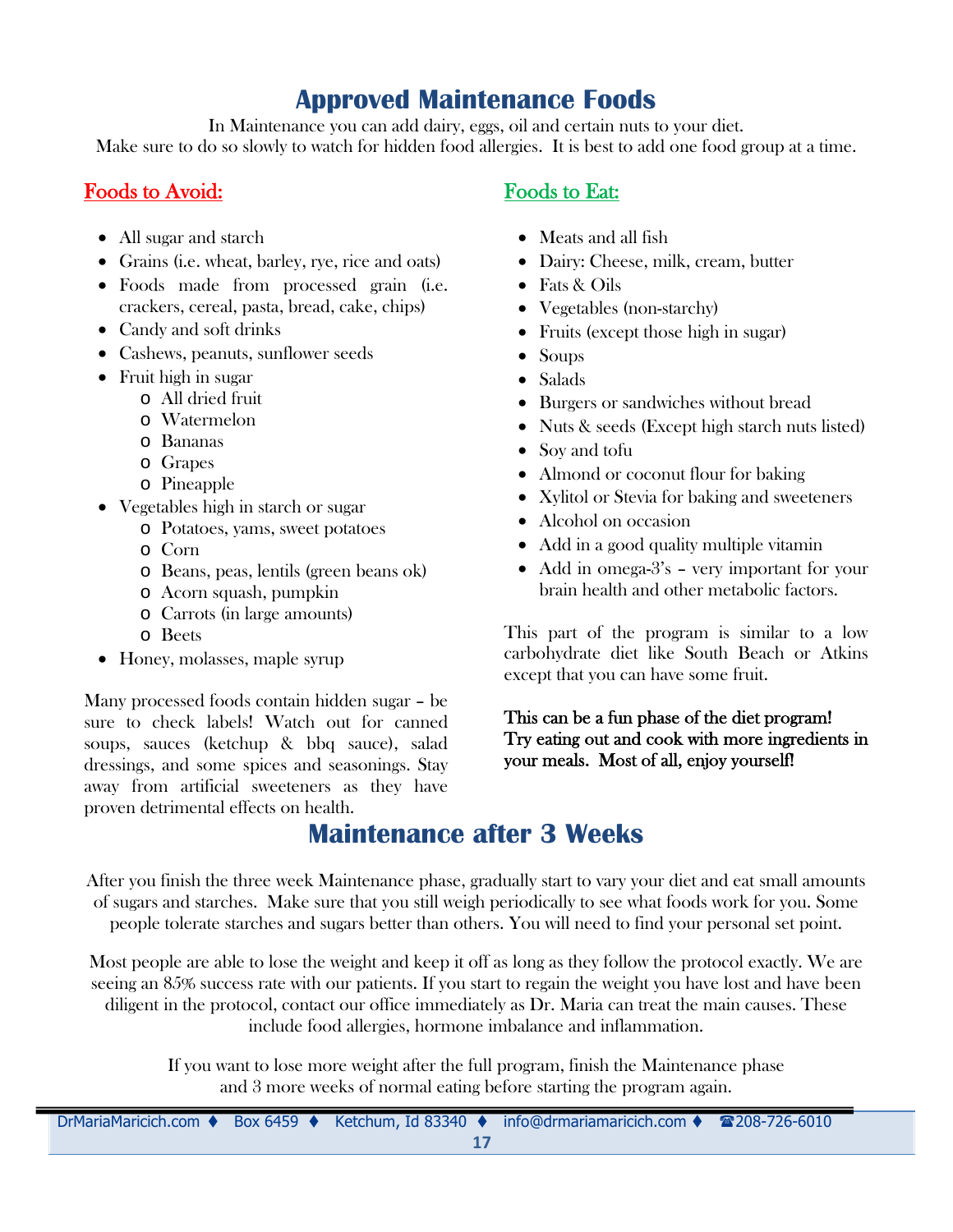### **Frequently Asked Questions**

#### How can you eat only 500 or 1000 calories per day and not starve?

hA<sup>2</sup>cg Evolution is mobilizing your stored fat which will keep your body constantly fed. Most people report a feeling of being satisfied while using  $\mathbf{h} \mathbf{A}^2 \mathbf{c} \mathbf{g}$  Evolution even though their actual food intake is so low. Dr. Simeons says,

"The same diet proves to be satisfactory for <sup>a</sup> small elderly lady of leisure or <sup>a</sup> hard working muscular giant. Under the effect of hCG the obese body is always able to obtain all the calories it needs from the abnormal fat deposits, regardless of whether it uses up <sup>1500</sup> or <sup>4000</sup> per day. It must be made very clear to the patient that he is living to <sup>a</sup> far greater extent on the fat which he is losing than on what he eats."

#### Wouldn't I lose 1 to 2 pounds per day anyway if I was eating only 500 calories?

Yes. However, if you attempted to lose weight by only eating 500 calories you would lose only structural and normal fat reserves and the trouble spots would not be touched. hA<sup>2</sup>cg Evolution helps to unlock those reserves. Also, without the help of the **hA<sup>2</sup>cg Evolution**, you would experience extreme hunger and put a huge strain on your body. Most people do not experience hunger on the  $hA^2cg$  Evolution program.

Can I take  $hA^2cg$  Evolution without the low calorie diet? No, if you are getting adequate calories from your diet your body will not release stored fat.

#### What is the average weight loss?

The average for most people is ½-1lb per day. Some people lose up to 2lbs per day! Usually, the more weight you need to lose, the faster you lose it. Men also tend to lose faster than women.

#### Minimal Weight Loss: Can I use the diet to lose a stubborn 5 or 10 pounds?

Although the diet works best for people who need to lose 15 pounds or more, it can be used to lose less weight. If you lose all of your nonessential fat before you have completed the whole program you will experience extreme hunger. At that time you would increase you calorie intake to 1500 calories per day, eat no starch, sugar or fat and continue the drops for the remaining time. You must do the drops for a total of 23 days.

#### How do homeopathic drops work?

Homeopathy is the second most widely used medical system in the world. Homeopathic  $\mathbf{hA^2cg}$ Evolution, as well as all other homeopathic remedies, are created by submitting natural substances to a specific dilution process. The result is a remedy in which the solution only contains the "frequency" of the natural substance and NO discernable hormones. Homeopathic hA<sup>2</sup>cg Evolution, like other homeopathic remedies, has been found to produce a very similar effect to its original substance, without any known negative side effects.

#### Why should I use the  $hA^2$ cg Evolution formula?

This formula is only available through doctors and is manufactured in an approved FDA facility. Rest assured you are getting what is listed on the label, unlike some other less reliable formulations.

#### Is it safe?

This homeopathic **hA<sup>2</sup>cg Evolution** formula is extremely safe. There are no known negative side effects and many proven positive results!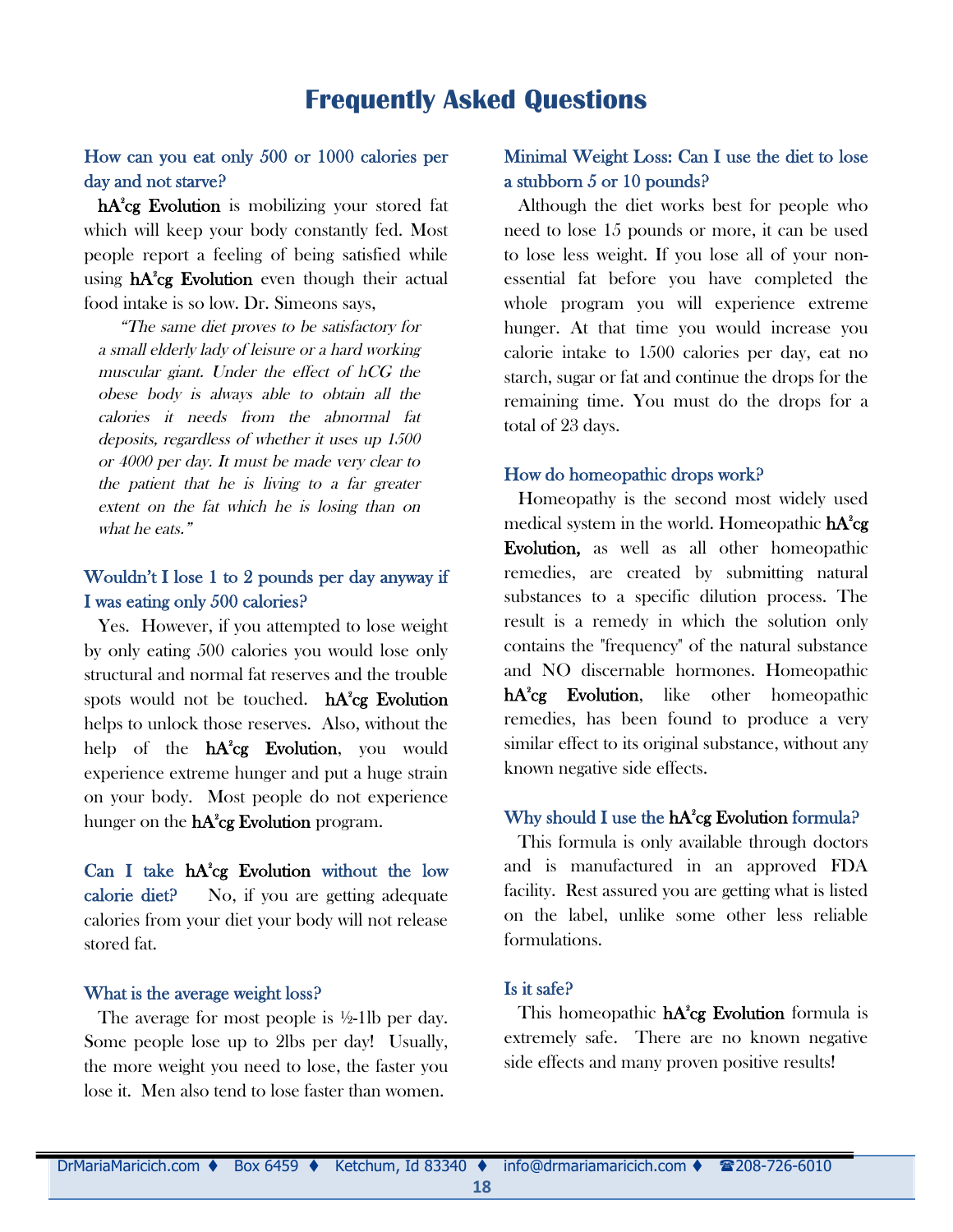#### Why do I need to detox?

Fat cells store toxins. As you release fat you will also be releasing toxins into the body. If your organs of elimination aren't functioning optimally this will be a great strain on your body and can cause illness. Some people note that even the detox alone causes them to lose weight and/or feel better.

#### Will I be irritable eating only 500 calories?

Because there are so many calories from fat being released, blood sugar stays in a good range and most people do not experience irritability. If you do, try eating one of your approved pieces of fruit and add an extra dose of  $\mathrm{hA^2} \mathrm{cg}$  Evolution daily.

#### I am having digestive issues, what should I do?

If you have experienced any digestive symptoms in the last 3 months, or they begin when you start this diet, add Smart Silver to your hA<sup>2</sup>cg Evolution program. Symptoms to watch for may include bloating, gas, acid reflux, constipation, diarrhea or stomach cramps. This supplement will alleviate these symptoms by ridding the body of unwanted bacteria, viruses, fungus and parasites which may also have contributed to your weight gain. In addition, it can help boost your immune system! Smart Silver is taken 1tsp 2x/day during Phase III and IV.

#### What if I start to gain weight in Maintenance?

If you have gained more than 2 pounds from your lowest weight, do a Mini Steak Day. Eat one or two pieces of fruit through the day. Then have a large steak for dinner.

Also, look at your diet journal to see if there is a new food you have added to your diet in the last 3 days. If so, you could be sensitive to that food and should eliminate it again for a week. You can then add it to the diet again, and if you again gain weight, that food must be avoided for 6 months.

#### I am concerned that I will go through all this and not be able to keep the weight off?

The 3 main reasons for weight gain are hormone imbalances, inflammation from food sensitivities or improper organisms in the gut and stress. If you begin putting weight on, take note of any new foods you have added and follow the instructions above. Call our office if you are not able to discover the cause on your own. Dr. Maria can help you find the cause and put a stop to it quickly so that all your efforts are not lost.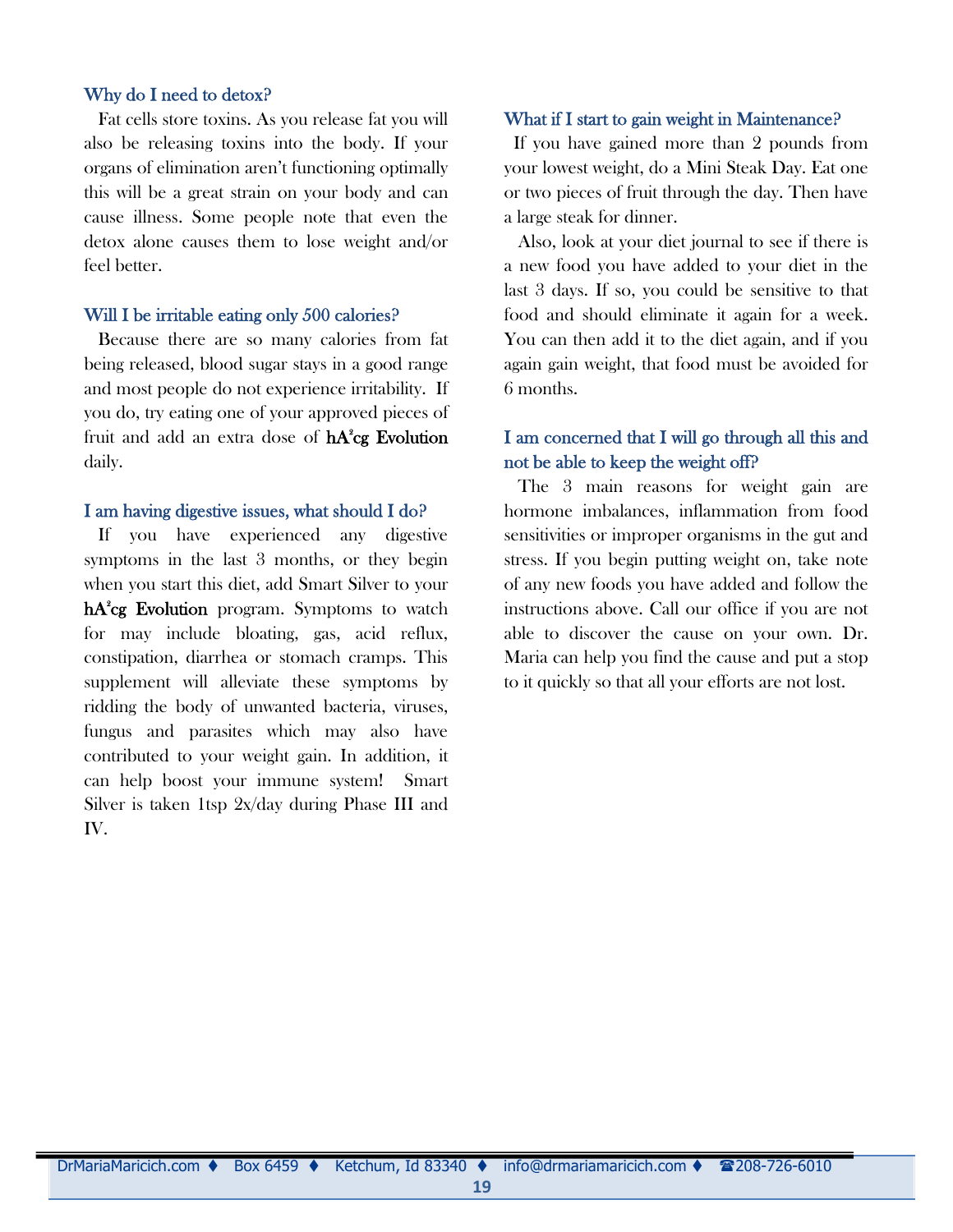# **Track your Success!**

Name: \_\_\_\_\_\_\_\_\_\_\_\_\_\_\_\_\_\_\_\_\_\_\_\_\_\_\_\_\_ Starting Weight: \_\_\_\_\_\_\_\_\_\_

Starting Date: \_\_\_\_\_\_\_\_\_\_\_\_\_ Goal Weight: \_\_\_\_\_\_\_\_\_

# MEASUREMENTS

|                       | Starting | Week 1 | Week 2 | Week 3 | Week 4 | Week 5 |
|-----------------------|----------|--------|--------|--------|--------|--------|
| Date                  |          |        |        |        |        |        |
| Weight                |          |        |        |        |        |        |
| <b>Neck</b>           |          |        |        |        |        |        |
| <b>Right Arm</b>      |          |        |        |        |        |        |
| <b>Chest</b>          |          |        |        |        |        |        |
| Waist                 |          |        |        |        |        |        |
| Stomach               |          |        |        |        |        |        |
| Hips                  |          |        |        |        |        |        |
| <b>Right Thigh</b>    |          |        |        |        |        |        |
| <b>Right Calf</b>     |          |        |        |        |        |        |
| <b>Right Ankle</b>    |          |        |        |        |        |        |
| Total inches<br>lost: |          |        |        |        |        |        |

NOTES \_\_\_\_\_\_\_\_\_\_\_\_\_\_\_\_\_\_\_\_\_\_\_\_\_\_\_\_\_\_\_\_\_\_\_\_\_\_\_\_\_\_\_\_\_\_\_\_\_\_\_\_\_\_\_\_\_\_\_\_\_\_\_\_\_\_\_\_\_\_\_\_\_\_\_\_ \_\_\_\_\_\_\_\_\_\_\_\_\_\_\_\_\_\_\_\_\_\_\_\_\_\_\_\_\_\_\_\_\_\_\_\_\_\_\_\_\_\_\_\_\_\_\_\_\_\_\_\_\_\_\_\_

\_\_\_\_\_\_\_\_\_\_\_\_\_\_\_\_\_\_\_\_\_\_\_\_\_\_\_\_\_\_\_\_\_\_\_\_\_\_\_\_\_\_\_\_\_\_\_\_\_\_\_\_\_\_\_\_

\_\_\_\_\_\_\_\_\_\_\_\_\_\_\_\_\_\_\_\_\_\_\_\_\_\_\_\_\_\_\_\_\_\_\_\_\_\_\_\_\_\_\_\_\_\_\_\_\_\_\_\_\_\_\_\_

\_\_\_\_\_\_\_\_\_\_\_\_\_\_\_\_\_\_\_\_\_\_\_\_\_\_\_\_\_\_\_\_\_\_\_\_\_\_\_\_\_\_\_\_\_\_\_\_\_\_\_\_\_\_\_\_

DrMariaMaricich.com ♦ Box 6459 ♦ Ketchum, Id 83340 ♦ info@drmariamaricich.com ♦ 208-726-6010

\_\_\_\_\_\_\_\_\_\_\_\_\_\_\_\_\_\_\_\_\_\_\_\_\_\_\_\_\_\_\_\_\_\_\_\_\_\_\_\_\_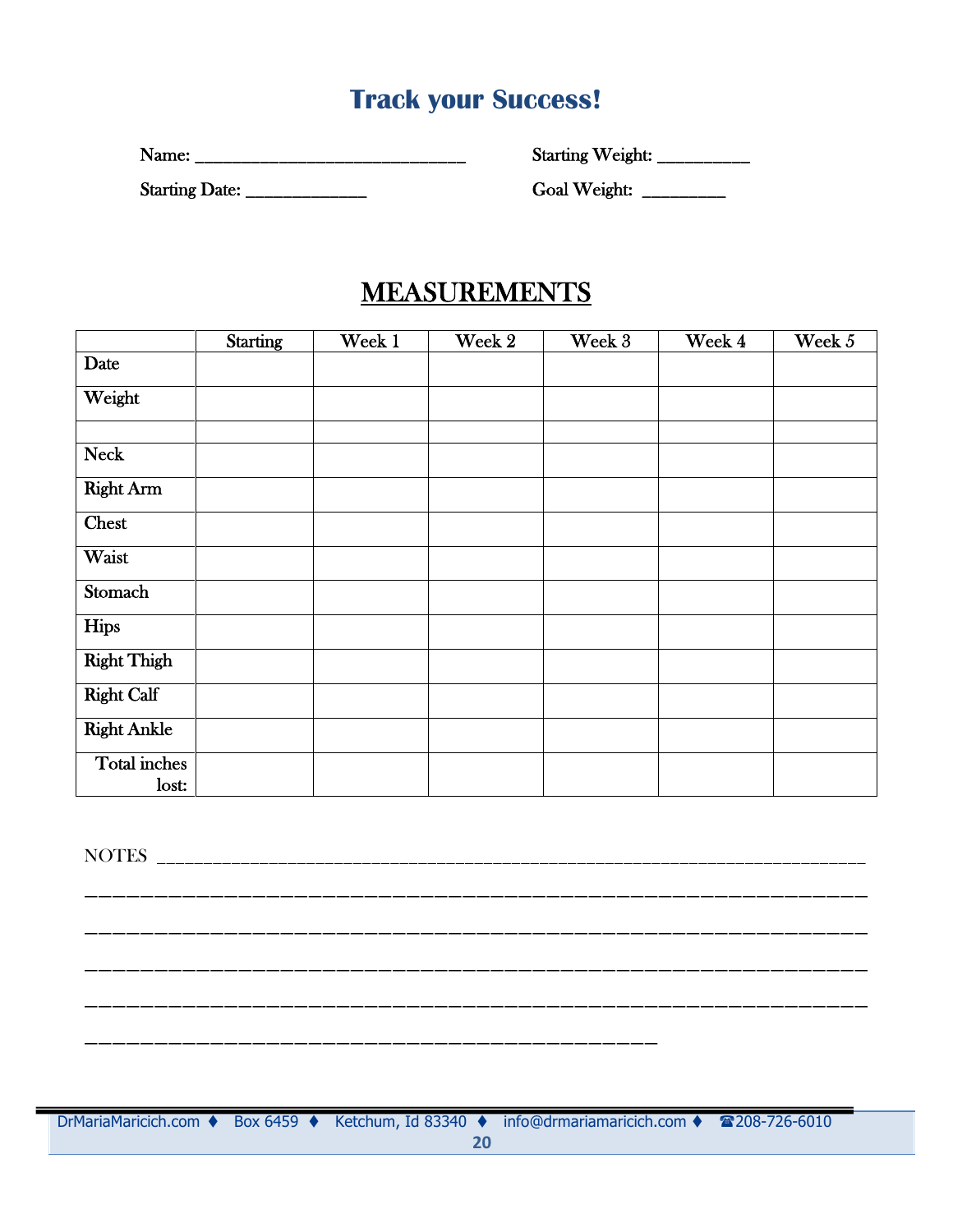# Food & Supplement Tracking Chart

|              |              | <b>MON</b> | <b>TUE</b> | <b>WED</b> | <b>THU</b> | <b>FRI</b> | <b>SAT</b> | <b>SUN</b> |
|--------------|--------------|------------|------------|------------|------------|------------|------------|------------|
| Week 1       | $hA^2cg$     |            |            |            |            |            |            |            |
|              | $B-12/A$ lka |            |            |            |            |            |            |            |
|              | Fruit        |            |            |            |            |            |            |            |
|              |              |            |            |            |            |            |            |            |
|              | Vegetable    |            |            |            |            |            |            |            |
|              |              |            |            |            |            |            |            |            |
|              | Meat/        |            |            |            |            |            |            |            |
|              | Protein      |            |            |            |            |            |            |            |
|              |              |            |            |            |            |            |            |            |
|              |              |            |            |            |            |            |            |            |
|              | Water        |            |            |            |            |            |            |            |
|              |              |            |            |            |            |            |            |            |
| Week 2       | $hA^2cg$     |            |            |            |            |            |            |            |
|              | $B-12/Alka$  |            |            |            |            |            |            |            |
|              | Fruit        |            |            |            |            |            |            |            |
|              |              |            |            |            |            |            |            |            |
|              | Vegetable    |            |            |            |            |            |            |            |
|              |              |            |            |            |            |            |            |            |
|              | Meat/        |            |            |            |            |            |            |            |
|              | Protein      |            |            |            |            |            |            |            |
|              |              |            |            |            |            |            |            |            |
|              |              |            |            |            |            |            |            |            |
|              | Water        |            |            |            |            |            |            |            |
|              |              |            |            |            |            |            |            |            |
|              |              |            |            |            |            |            |            |            |
| <b>NOTES</b> |              |            |            |            |            |            |            |            |
|              |              |            |            |            |            |            |            |            |
|              |              |            |            |            |            |            |            |            |
|              |              |            |            |            |            |            |            |            |
|              |              |            |            |            |            |            |            |            |
|              |              |            |            |            |            |            |            |            |
|              |              |            |            |            |            |            |            |            |
|              |              |            |            |            |            |            |            |            |
|              |              |            |            |            |            |            |            |            |
|              |              |            |            |            |            |            |            |            |

DrMariaMaricich.com ♦ Box 6459 ♦ Ketchum, Id 83340 ♦ info@drmariamaricich.com ♦ 208-726-6010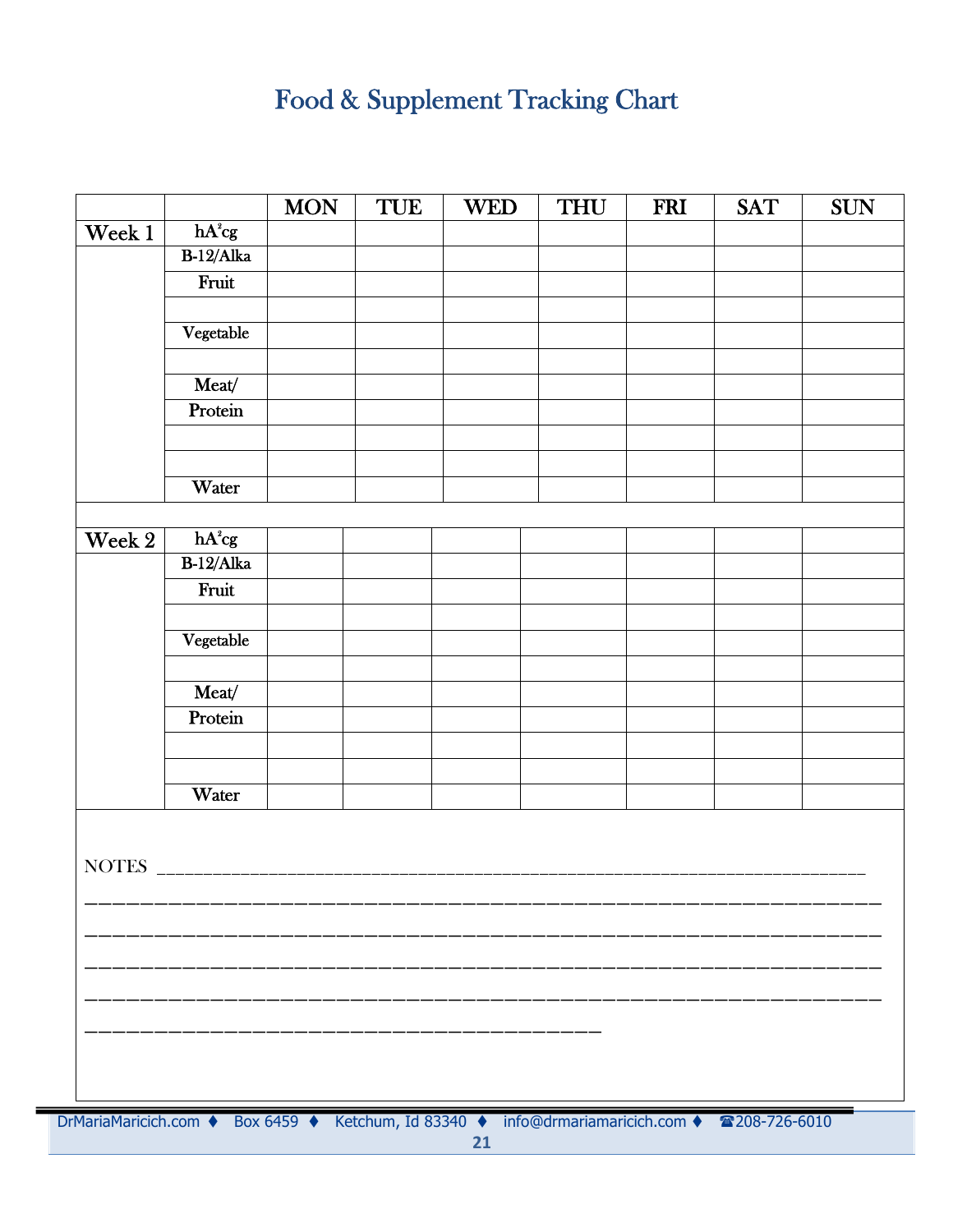| Week 3 | $hA^2cg$    |  |  |  |  |
|--------|-------------|--|--|--|--|
|        | $B-12/A$ ka |  |  |  |  |
|        | Fruit       |  |  |  |  |
|        |             |  |  |  |  |
|        | Vegetable   |  |  |  |  |
|        |             |  |  |  |  |
|        | Meat/       |  |  |  |  |
|        | Protein     |  |  |  |  |
|        |             |  |  |  |  |
|        |             |  |  |  |  |
|        | Water       |  |  |  |  |
|        |             |  |  |  |  |
|        |             |  |  |  |  |
| Week 4 | $hA^2cg$    |  |  |  |  |
|        | $B-12/A$ ka |  |  |  |  |
|        | Fruit       |  |  |  |  |
|        |             |  |  |  |  |
|        | Vegetable   |  |  |  |  |
|        |             |  |  |  |  |
|        | Meat/       |  |  |  |  |
|        | Protein     |  |  |  |  |
|        |             |  |  |  |  |
|        |             |  |  |  |  |
|        | Water       |  |  |  |  |
| NOTES  |             |  |  |  |  |
|        |             |  |  |  |  |
|        |             |  |  |  |  |
|        |             |  |  |  |  |
|        |             |  |  |  |  |
|        |             |  |  |  |  |
|        |             |  |  |  |  |
|        |             |  |  |  |  |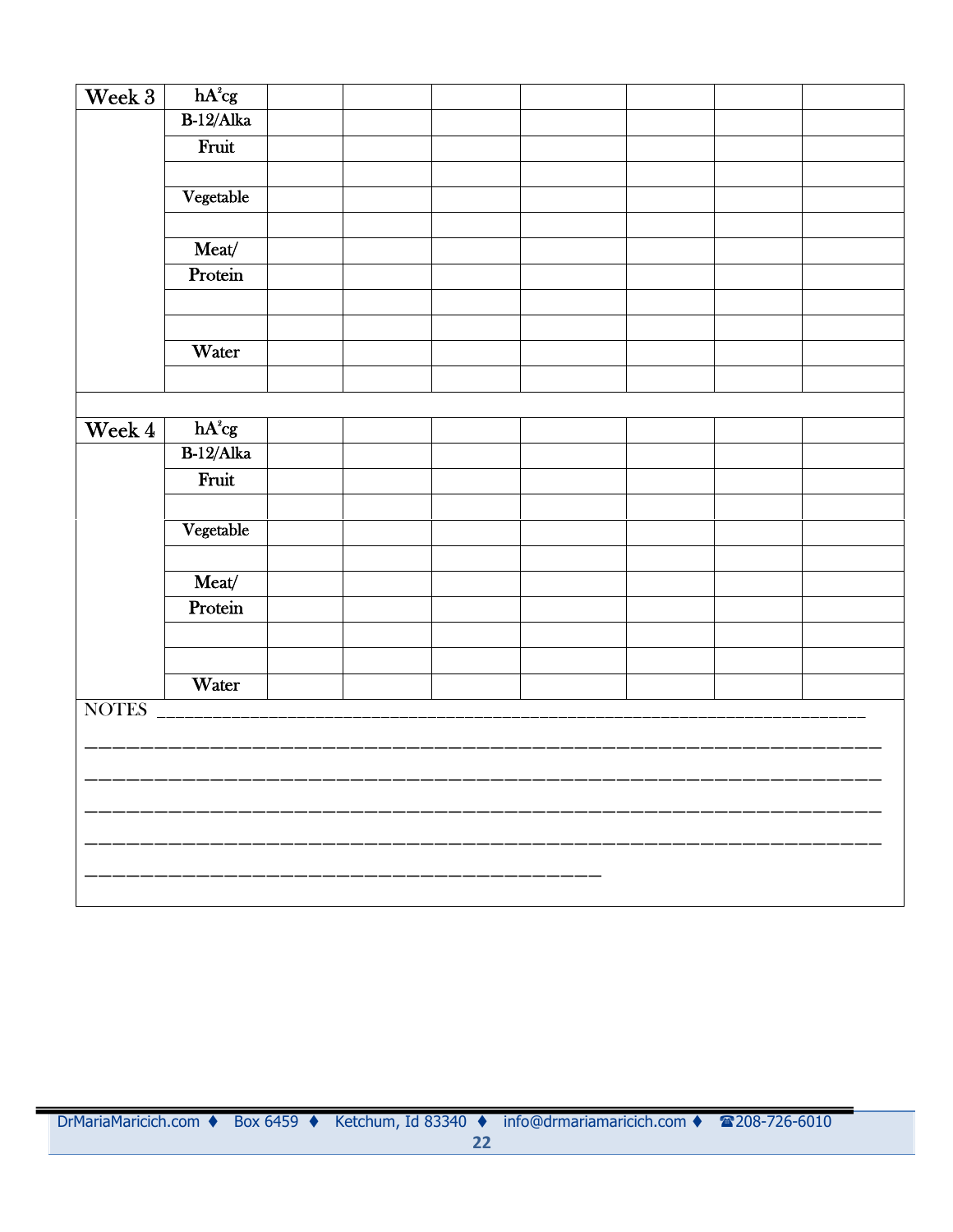# **Soup Stock Recipe**

Meat and fish stocks provide building blocks for the rapidly growing cells of the gut lining and they have a soothing effect on any areas of inflammation in the gut. That is why they aid digestion and have been known for centuries as healing folk remedies for the digestive tract. Do not use commercially available soup stock granules or bullion cubes, they are highly processed and are full of detrimental ingredients. Chicken stock is particularly gentle on the stomach and is very good to start from. To make good meat stock you need joints, bones, a piece of meat on the bone, a whole chicken, giblets from chicken, goose or duck, whole pigeons, pheasants or other inexpensive meats. It is essential to use bones and joints, as they provide the healing substances, not so much the muscle meats. Ask the butcher to cut in half the large tubular bones, so you can get the bone marrow out of them after cooking. Put the bones, joints and meats into a large pan and fill it with water, add natural unprocessed sea salt to your taste at the beginning of cooking and about a teaspoon of black peppercorns, roughly crushed. Bring to boil, cover and simmer on a low heat for 2.5-3 hours. You can make fish stock the same way using a whole fish or fish fins, bones and heads. After cooking take the bones and meats out and sieve the stock to remove small bones and peppercorns. Strip off all the soft tissues from the bones as best as you can to later add to soups. Let the stock cool so you can scrape off all the fat from the top before consuming. Do not use microwaves for warming up the stock, use conventional stove (microwaves destroy food). Approx 15 cal per cup.

 **Soup- use your homemade stock to make soups from your protein allotment with added vegetables. Homemade soup with your homemade meat or fish stock.** It is helpful to have lots of brothy soups during the first few days of the low calorie program. Bring some of the meat stock to boil, add chopped or sliced vegetables: onions, carrots, broccoli, leeks, cauliflower, zucchini, marrow, etc. and simmer for 25-35 minutes. You can choose any combination of available vegetables avoiding high carbohydrate ones, such as corn and potato. Cook the vegetables well, so they are really soft. When vegetables are well cooked, add 1-2 tablespoons of chopped garlic, bring to boil and turn the heat off. You can blend the soup using a soup blender or serve it as it is. You should eat these soups with boiled meat saved from making the stock, but not to exceed your 14 oz of protein per day. You may eat the broth/stock with or without vegetables to your hearts content.

# **Other Recipes**

Download [recipe book](http://drmariamaricich.com/custom_content/c_135366_hcgdietrapid_weight_loss.html) here, or on our website, DrMariaMaricich.com Once on the page, scroll down to find the download. These recipes are created for the traditional hCG diet, however you can adjust them accordingly for the larger portions of Dr. Maria's Weight Loss Program. You may also want to search the GAPS diet or the Paleo diet on the internet to get more ideas.